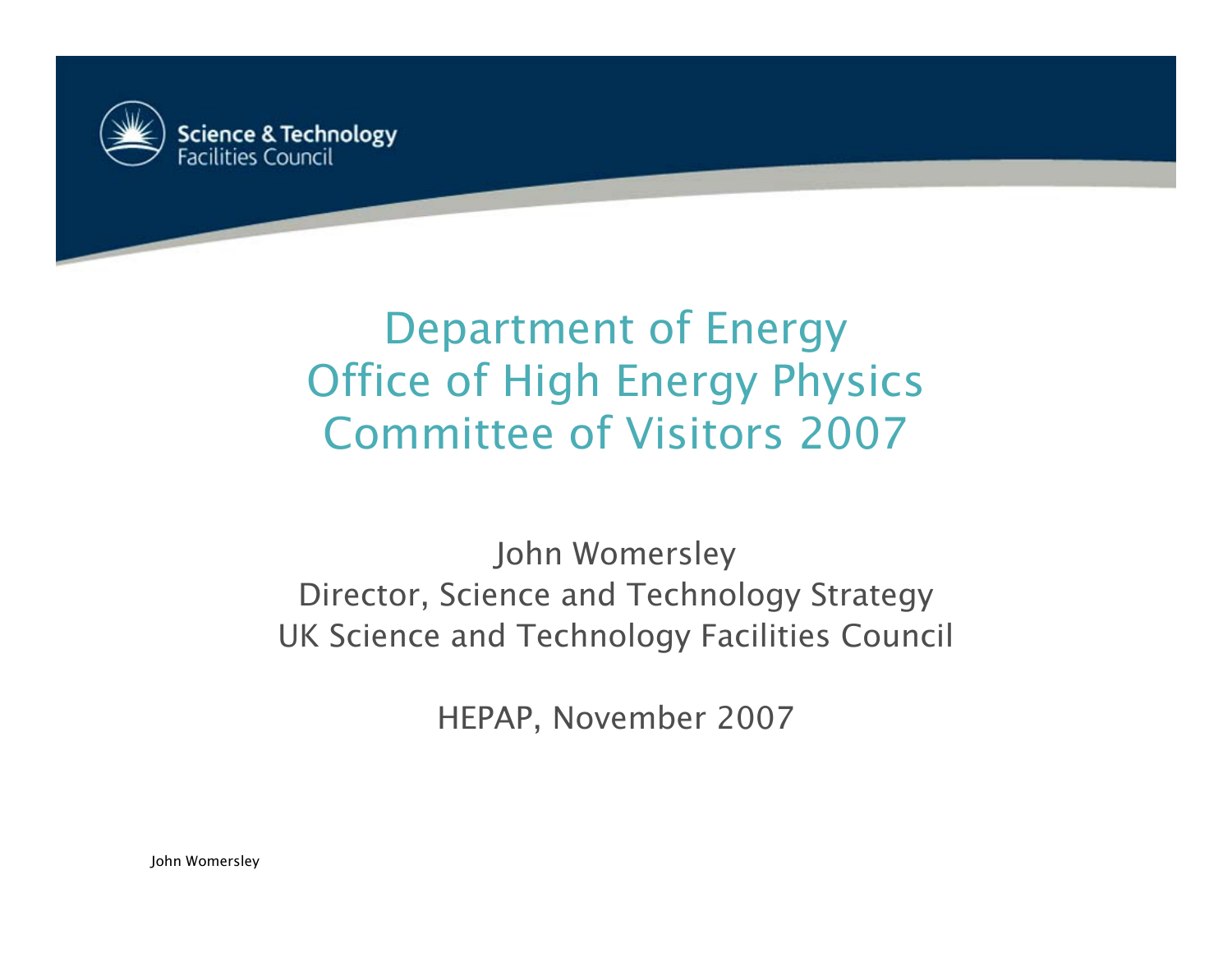

#### Committee members

COV was formed as a subcommittee of HEPAP Met for two days on June 18-19, 2007.

John Womersley *(chair)*

Dave McGinnis, Patrick O'Shea, Nan Phinney, James Rosenzweig *(Accelerator group)*

Jim Alexander, Nigel Lockyer, John Seeman, Paul Slattery *(Laboratory group)*

Marjorie Corcoran, Ron Poling, Ian Shipsey, George Sterman *(University group)*

Murdock Gilchriese, Satoshi Ozaki, Ken Stanfield, Jim Yeck *(Projects group)*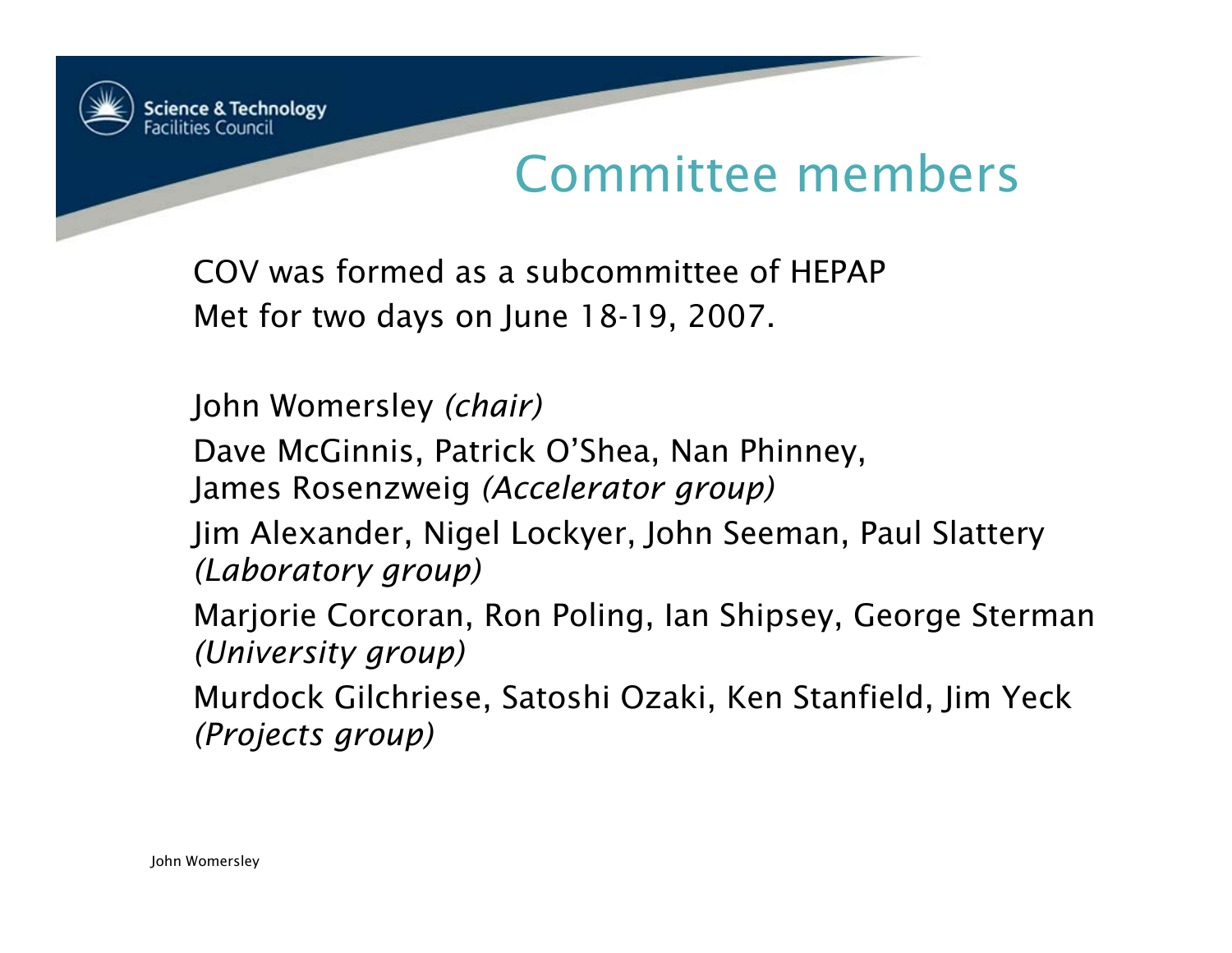

#### Process

Covered actions in OHEP for the period of FY2004-2006.

Presentations by the associate director and senior staff for covering the organization of the office and major program activities – accelerators, national laboratories, universities and projects.

We divided into four subgroups for interactive sessions with the responsible OHEP program officers in each subarea.

To validate funding processes and actions we read a selected sample of proposal folders. We looked at the large HEP investments in the national laboratories, the accelerators and the major detector facilities. The methods used by OHEP for monitoring, reviewing and prioritizing these programs were evaluated.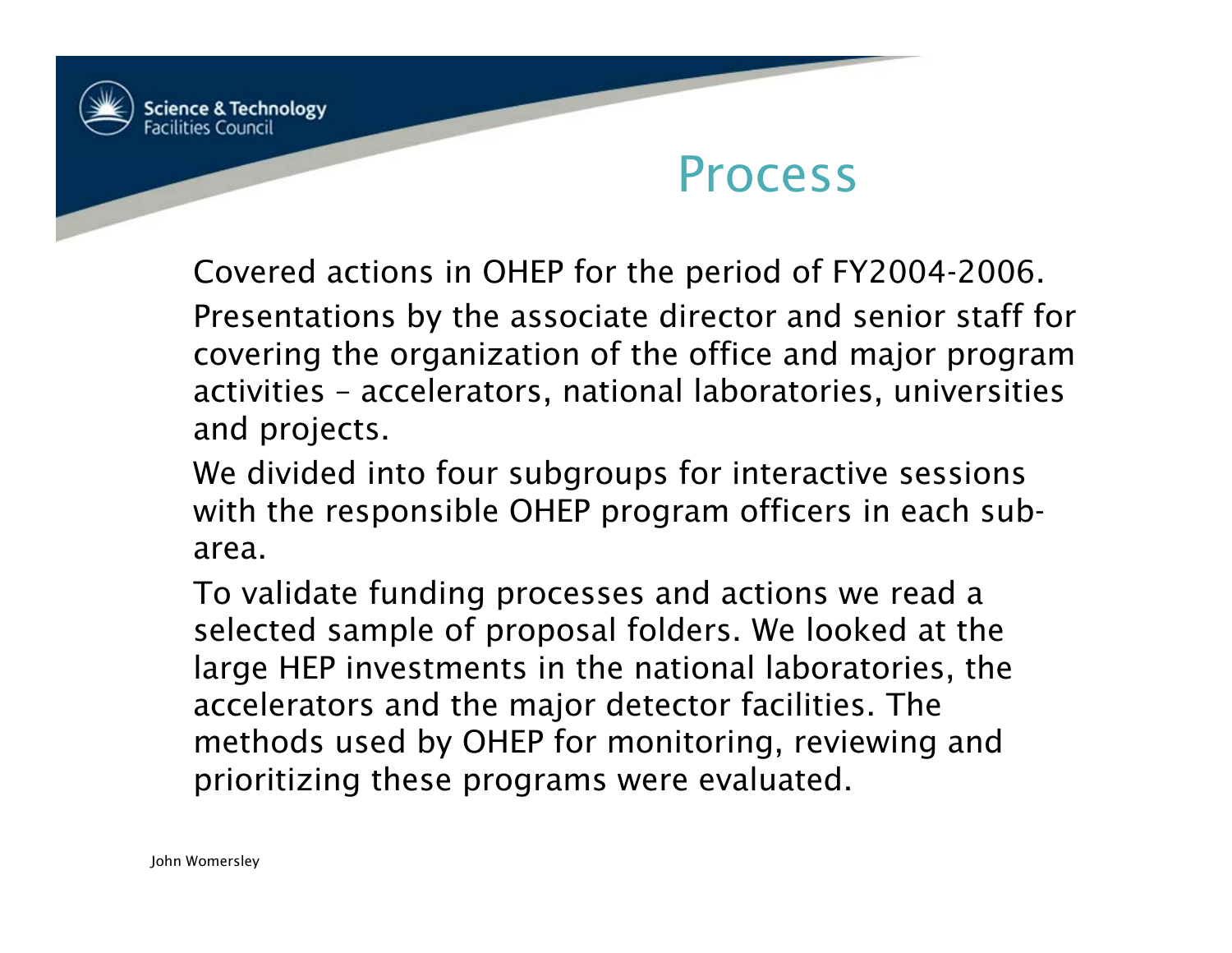

#### **Observations**

The first conclusion of this COV review was to validate the integrity and efficacy of the processes for treating proposals and for making funding actions, and to validate the OHEP program management of the national laboratories and large facilities.

An important observation is how much the overall success of OHEP relies on the dedication and skills of the staff to carry out their mission.

The COV would like to thank

- Dr. Robin Staffin for giving us a broad charge for this review and the encouragement to think about how to improve the office.
- The highly professional staff of OHEP for supporting all our attempts to understand and evaluate the functions and processes of the office. The preparations and responsiveness to our questions and requests were impressive and were essential to our ability to carry out this review.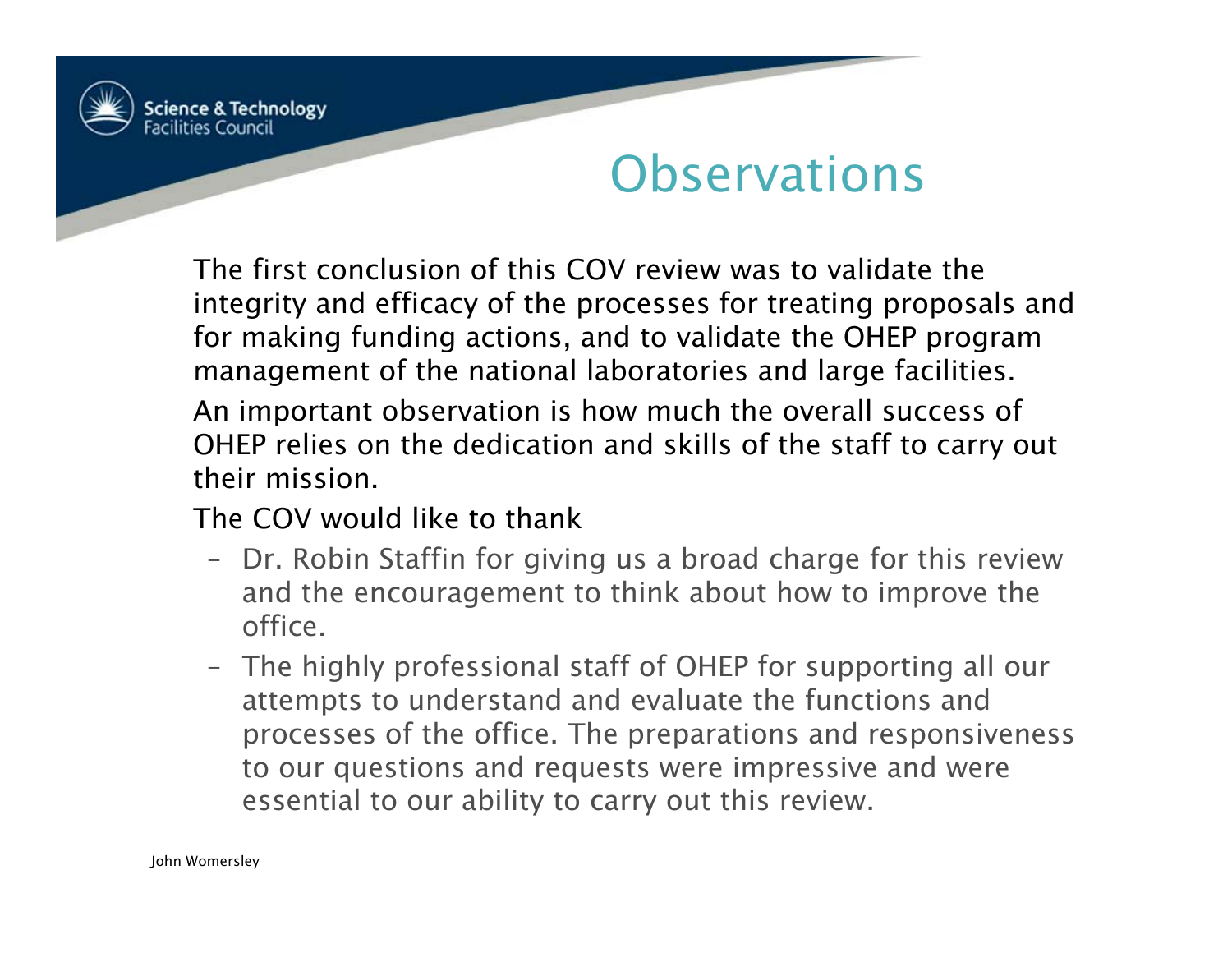

The COV found the overall functioning of the OHEP office to be very professional and we are impressed with the responsible and excellent job that is done in soliciting and evaluating proposals, making grants and monitoring the funded programs.

However, the COV did find some areas of concern. In our report, we make eighteen recommendations for ways in which the functioning of the office and program could be further improved; we believe that improvements in the office will lead to improvements in the quality of the research program that is carried out in high energy physics.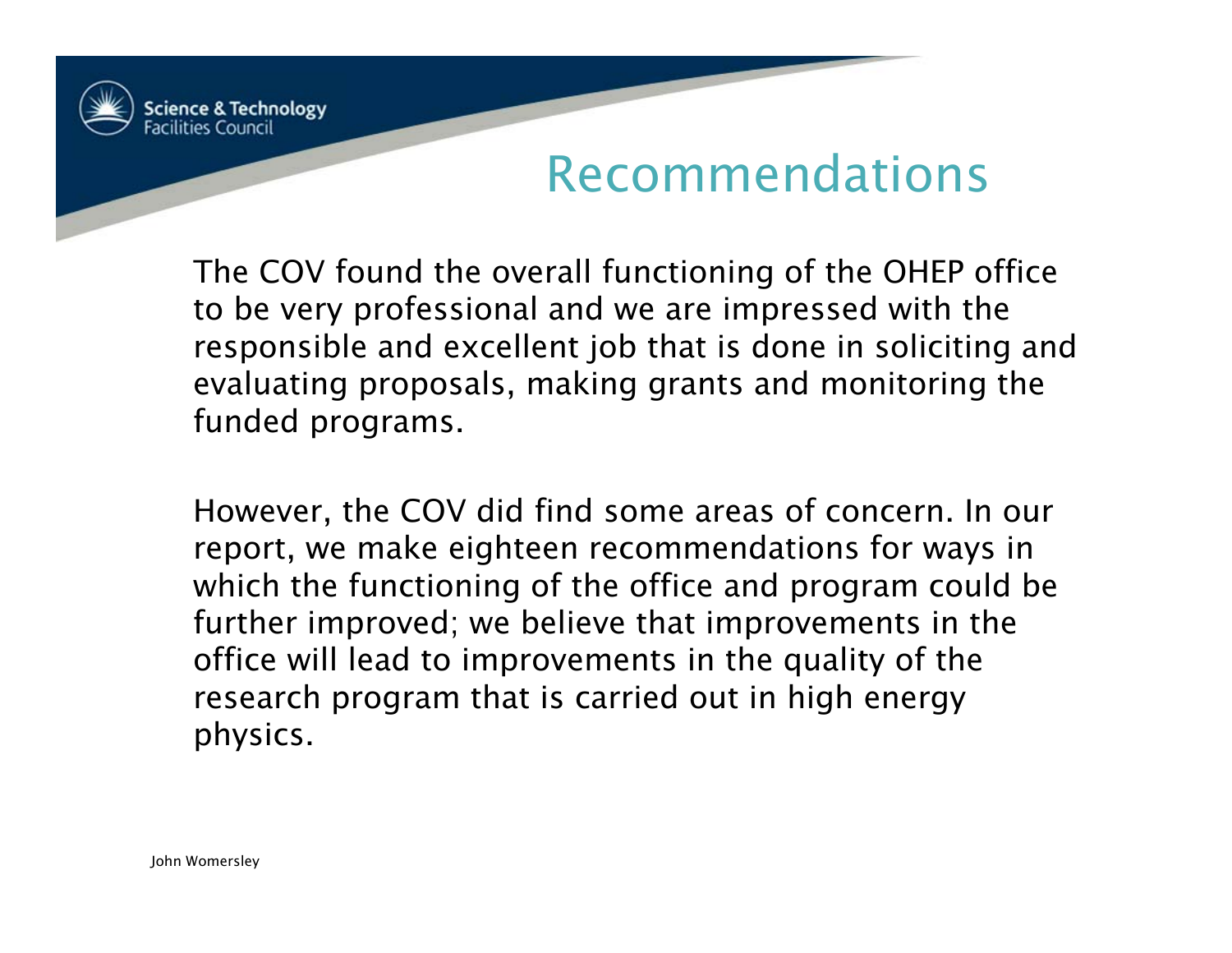

# Organisation and Effectiveness of the Operation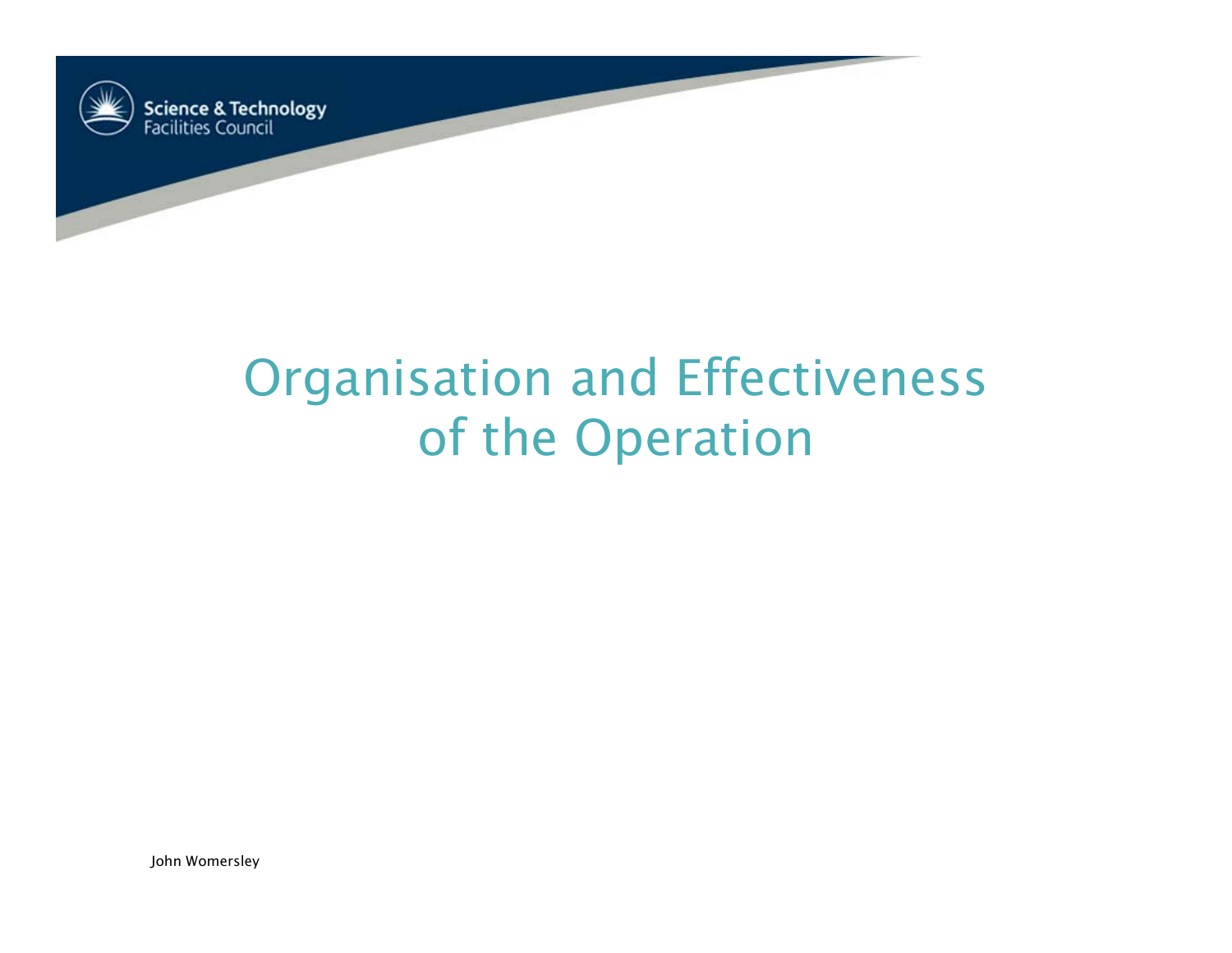

The first and most serious issue mentioned in the 2004 COV report was that OHEP was very seriously understaffed. Overall, the staffing deficit is if anything worse now than in 2004.

#### The current situation is unsustainable.

We *strongly* recommend that an urgent effort be directed to filling all the vacant staff positions in the office, and indeed to consider adding additional IPA positions.

Positions in OHEP are challenging, highly rewarding, and carry a great deal of influence in the field and the office should work to educate members of our community as to the interesting and exciting nature of these positions in order to attract the highest level of applicants.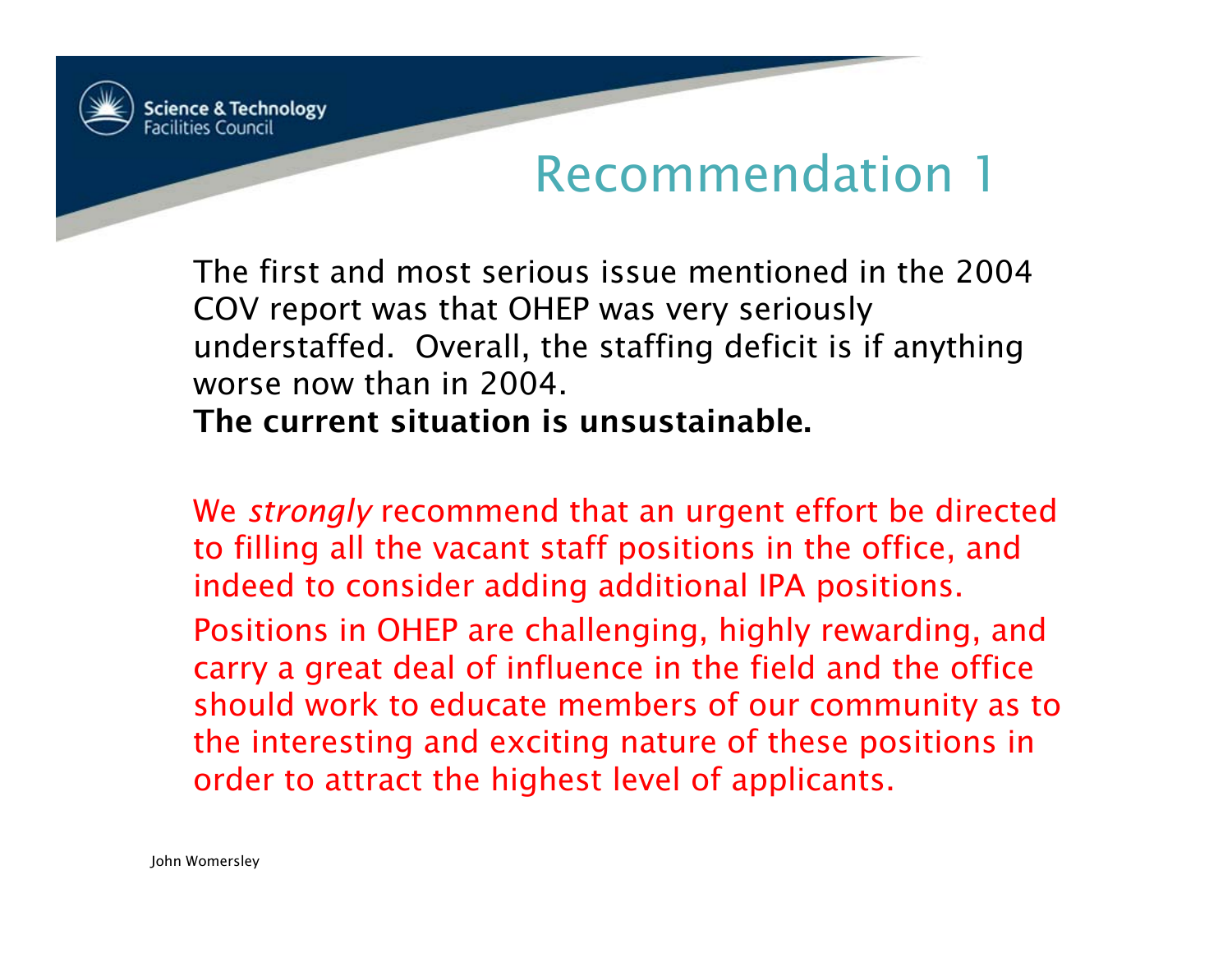

We make the following concrete suggestions to help in this process:

- Mobilize the help of the community in the search process – for example, by setting up a "search committee" of community members to identify and recruit potential candidates, or by mobilizing the laboratory user groups.
- Take steps to raise the profile and awareness of OHEP staff's role and how interesting and important these positions can be. Existing staff could be profiled and used as role models.
- The office should be open to using IPA posts wherever appropriate and be proactive about their recruitment
- The office should try to help applicants through any additional hurdles created by the hiring process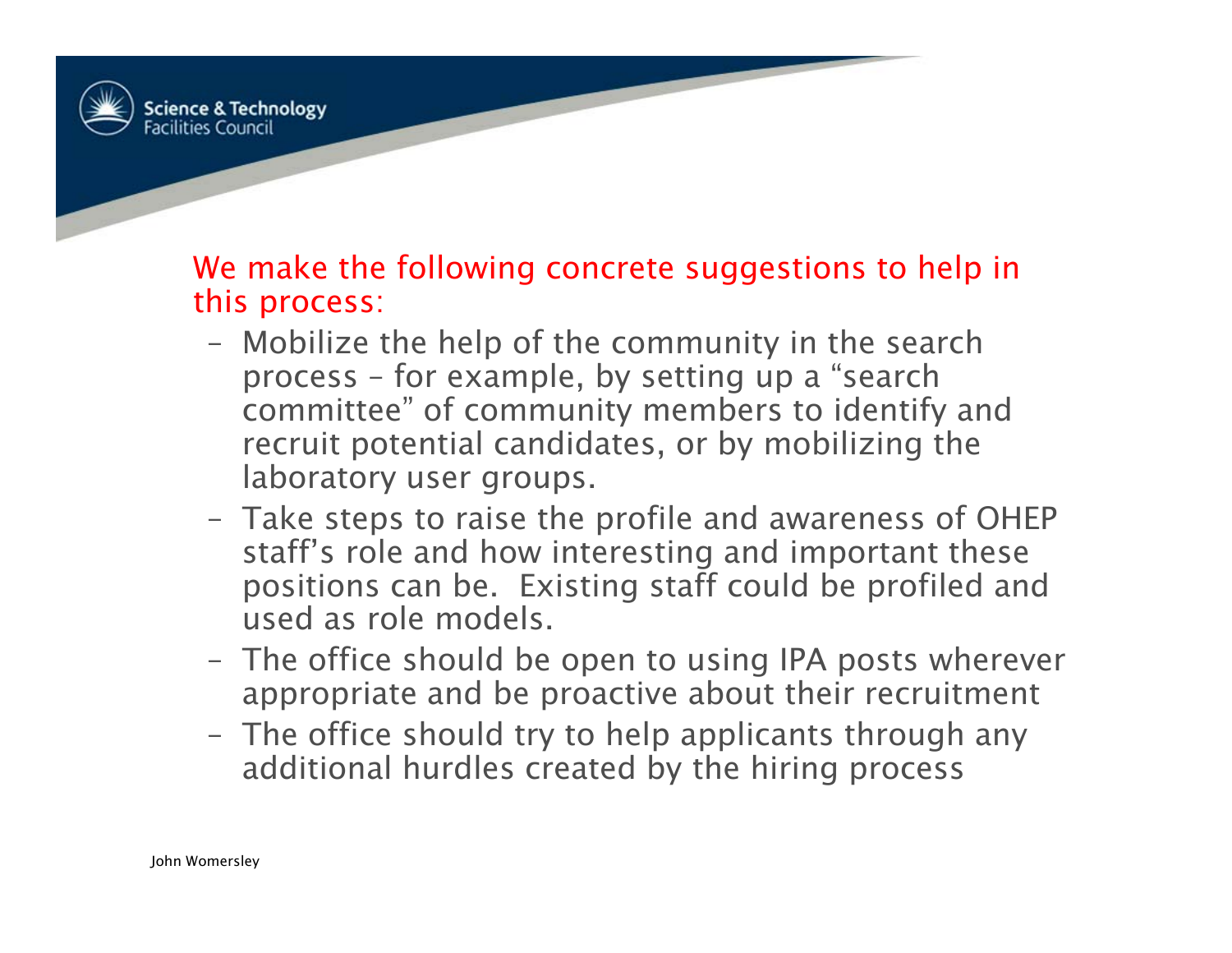

We note that the quality of office documentation and access to data about the program has improved in a number of areas since the previous COV review, but that there remain areas that could be improved.

We recommend that documentation and access to program data continues to be improved and that data is put into electronic form where this is not yet the case (the university grants program being one example).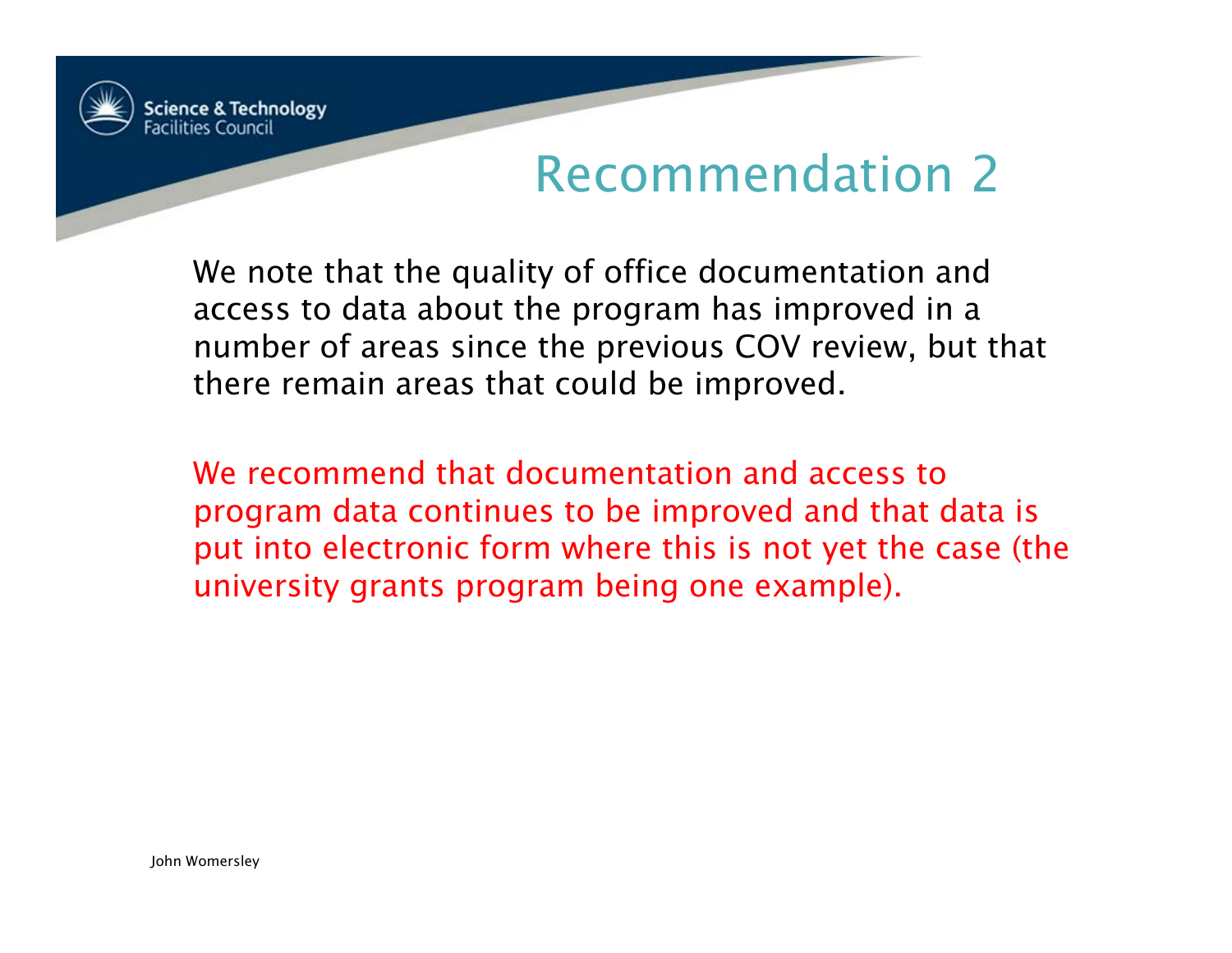

# Research investment balance and priorities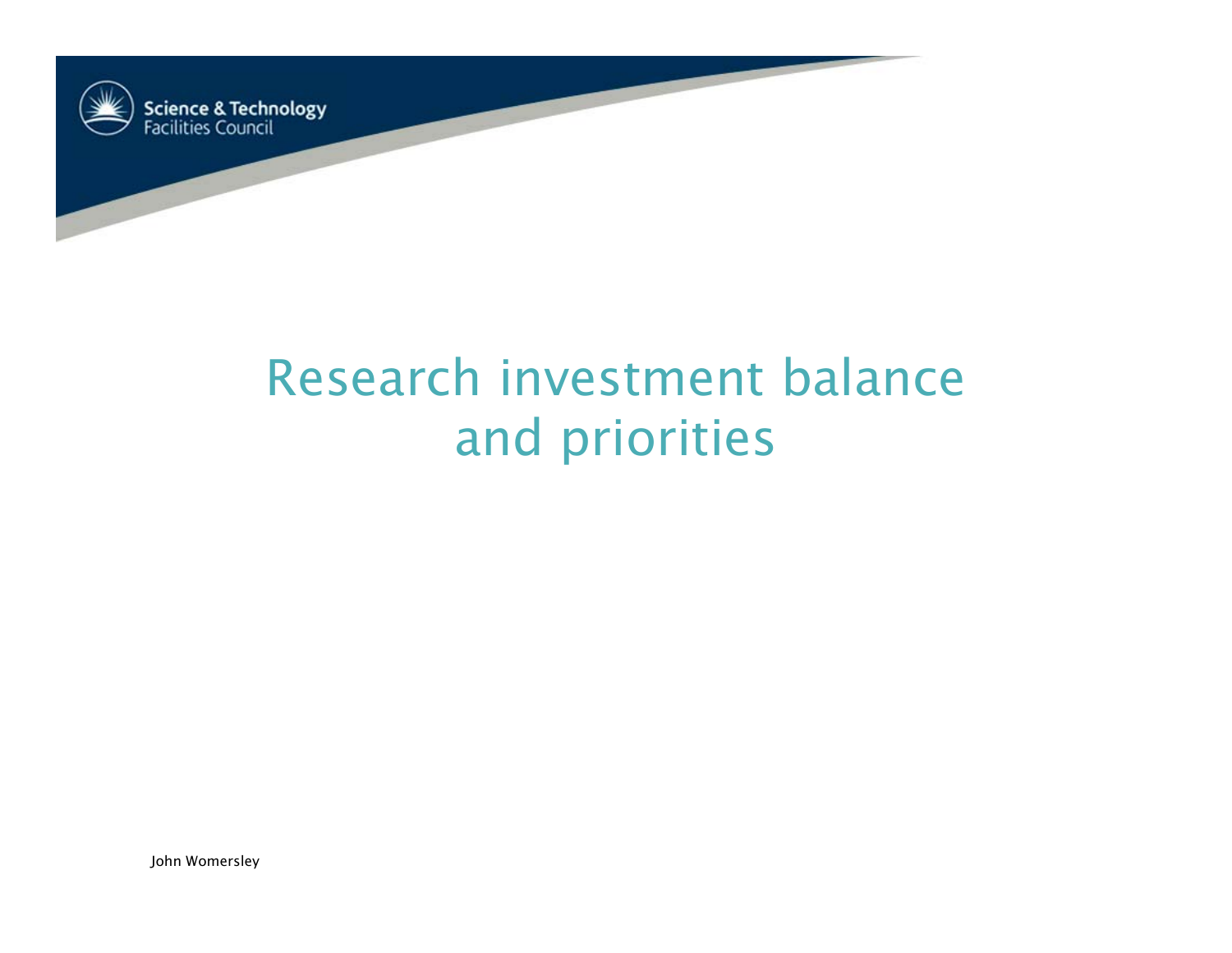

The planned program balance correctly reflects the priorities expressed by the field through HEPAP, P5 and the EPP2010 advisory panels. However, the resulting mix of projects (LHC, ILC, and a portfolio of smaller projects) makes program management both challenging and important. The current desire to maintain focus on the ILC as the major long term goal for US HEP while at the same time providing additional medium term discovery opportunities will be a challenge; P5 and HEPAP should be fully engaged in this process.

The scale and international nature of the ILC also mean that its success depends on the commitment of other stakeholders (in the US government and abroad) to a much larger extent than has been the case for other projects; need to engage proactively and ensure that positions and concerns are understood.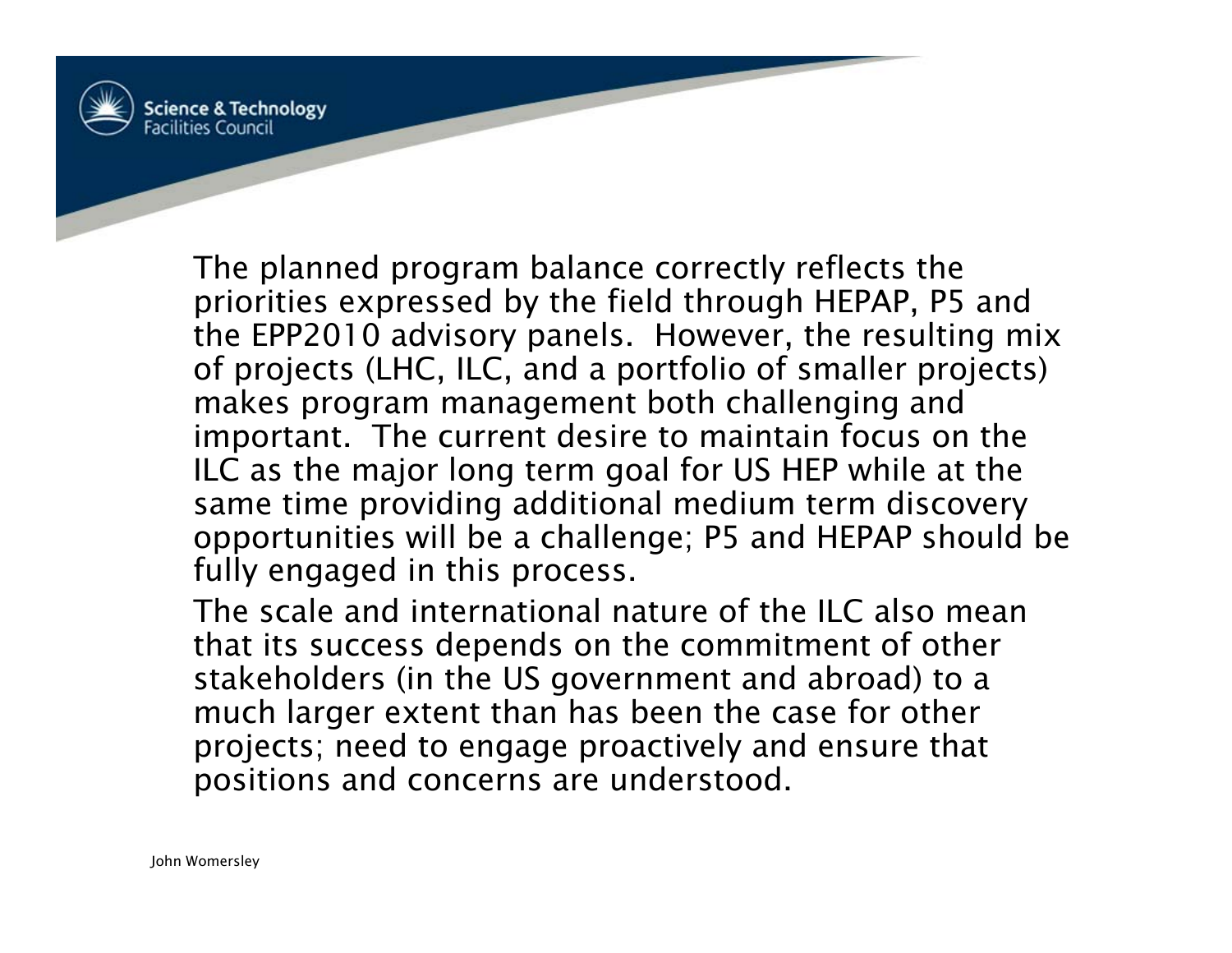

#### We recommend that

- The office should continue to work with P5 and HEPAP in evolving the medium term program.
- Ensure that the program planning function within the office is adequately staffed and supported given its importance.
- Ensure continuing effective and ongoing engagement with all other potential stakeholders in the ILC, both in the US government and abroad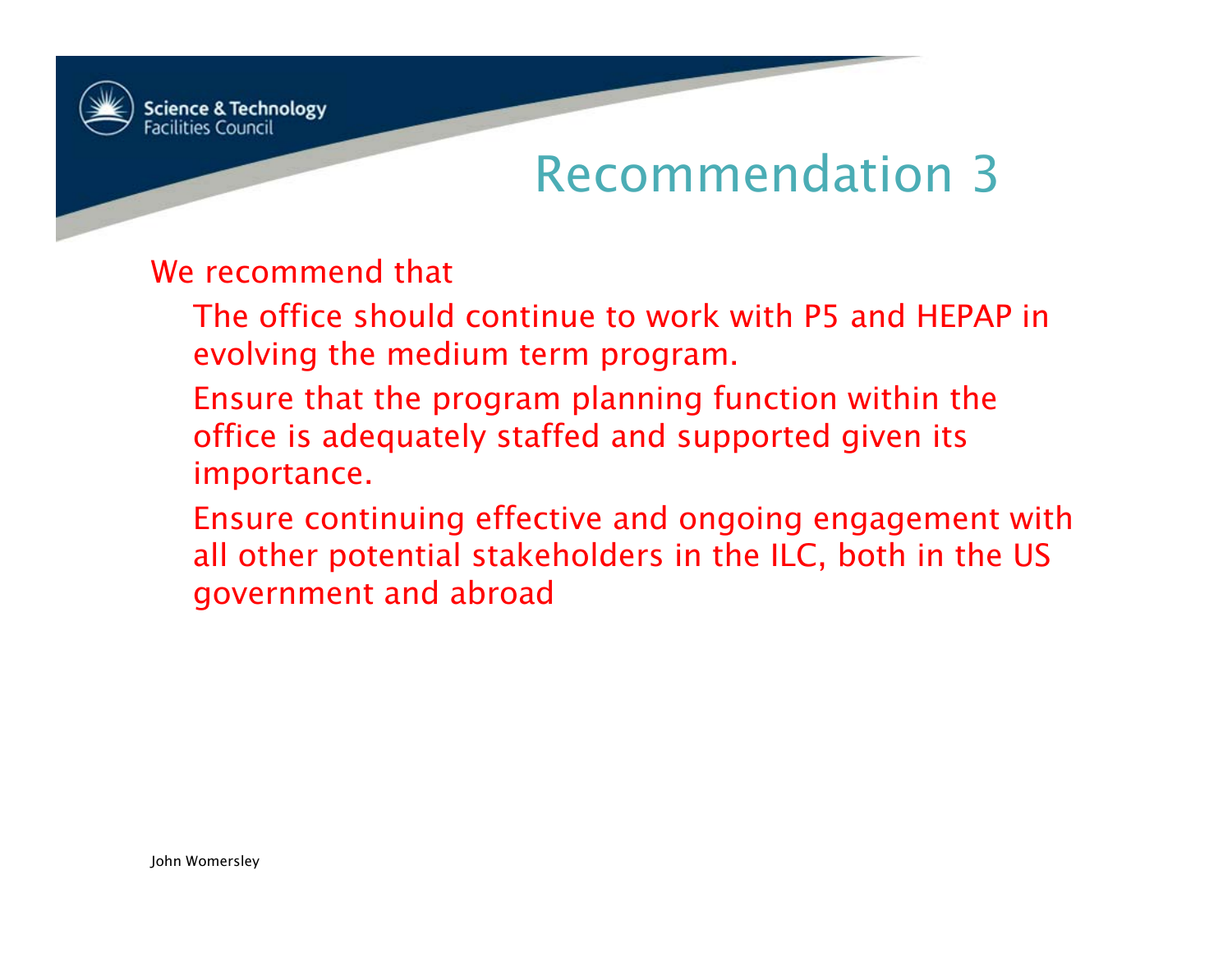

We note that in the past few years, the community has not always understood the methodology or reasoning behind some major program decisions and how they were made in OHEP. This lack of understanding can and sometimes has led to dissatisfaction in the past. Good communication is critical to ensure confidence in the decision making process.

We recommend that OHEP decisions and the rationale behind them should be effectively communicated to the community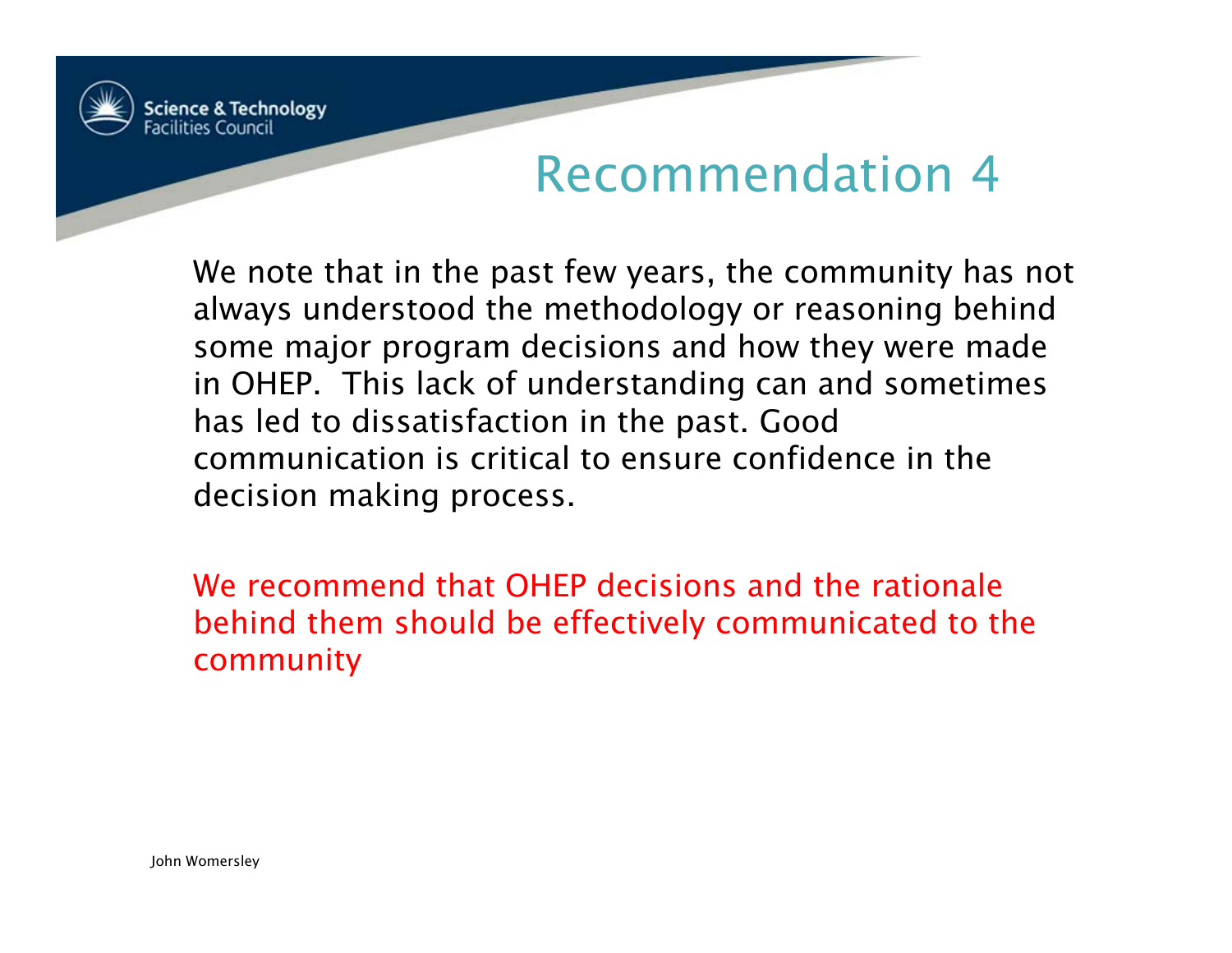

It is not obvious how the balance between university and lab programs is appropriately optimized. With the missions of all the laboratories (except Fermilab) now evolving away from HEP accelerator operations, it is timely to consider whether this balance is optimal and how the laboratories should be comparatively reviewed as part of the broad program.

We recommend that the office develop a process to globally optimize and comparatively review the balance of support for HEP research at Fermilab, the universities and the other laboratories in light of the evolving program.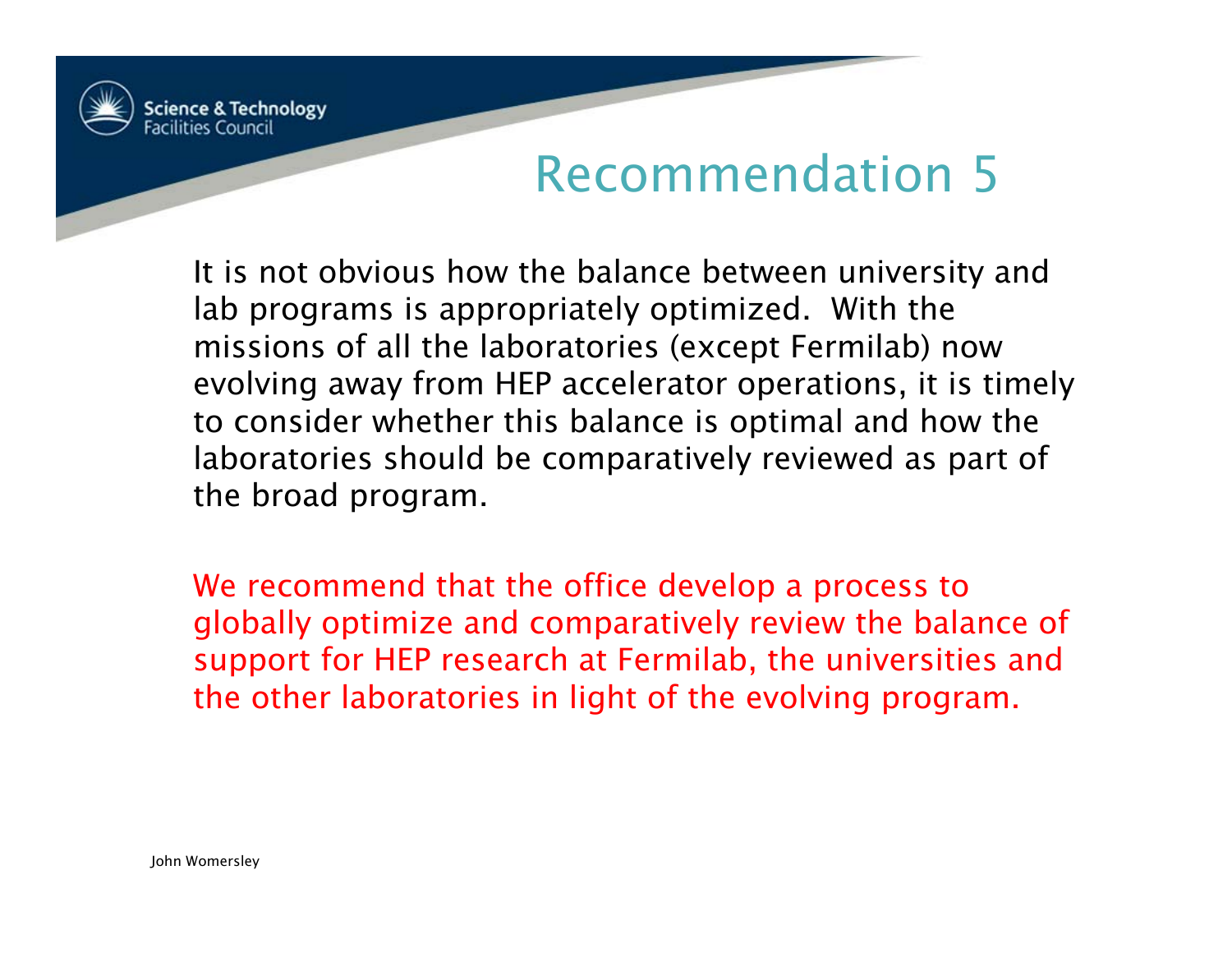

We had a lively discussion of the conduct of reviews and the need for review committees to be given sufficient time to explore issues in detail, not to sit through a very large number of presentations without time for questions; to be able to meet privately in executive session; for meaningful closeouts, and timely feedback. There were also some concerns over the consultancy model used in laboratory reviews and whether this limits their contribution to the process.

We recommend that the office understand and communicate appropriate best practices for reviews, as suggested above, and ensure they are followed. The office should consider whether the consultancy model is optimal.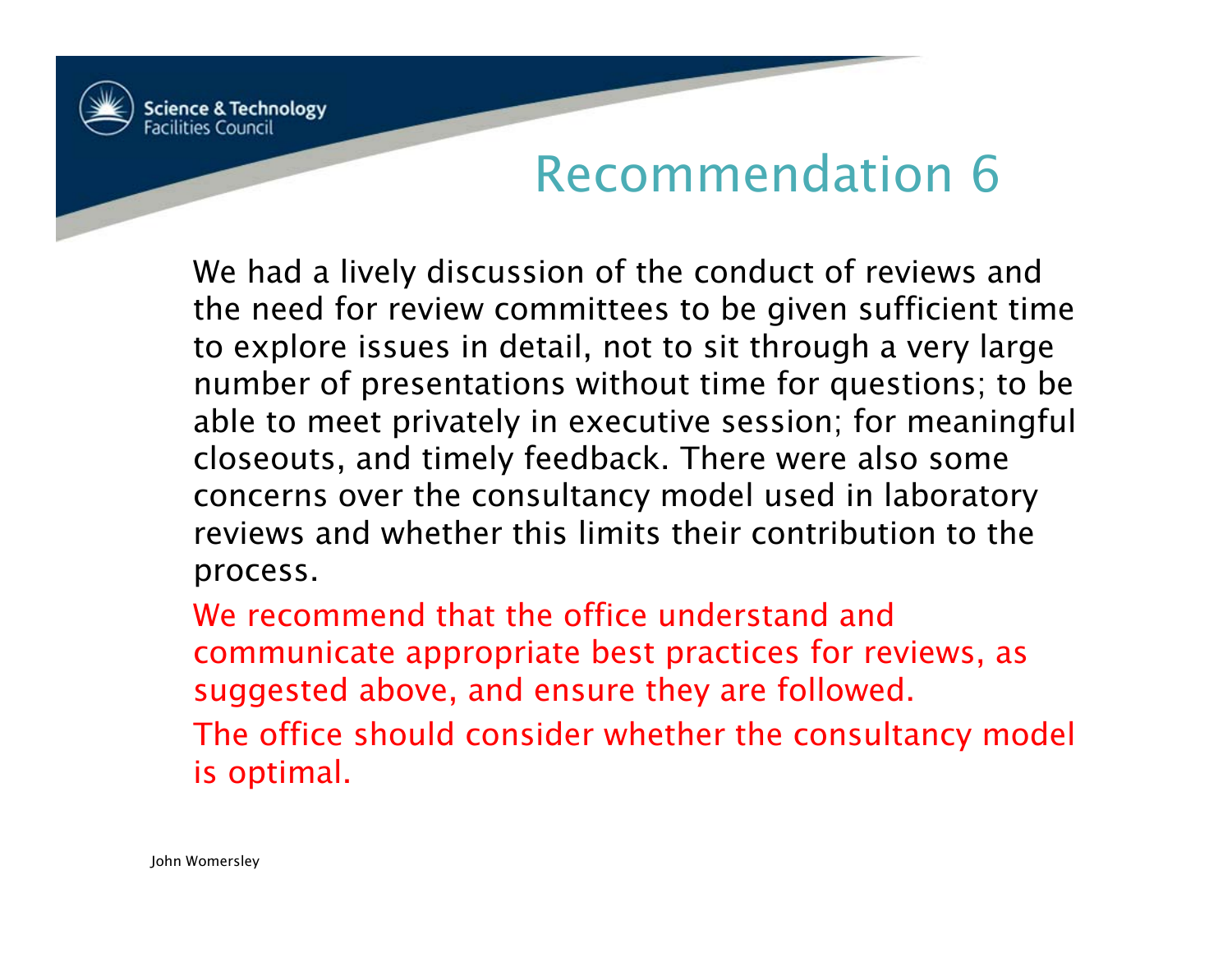

# The University Program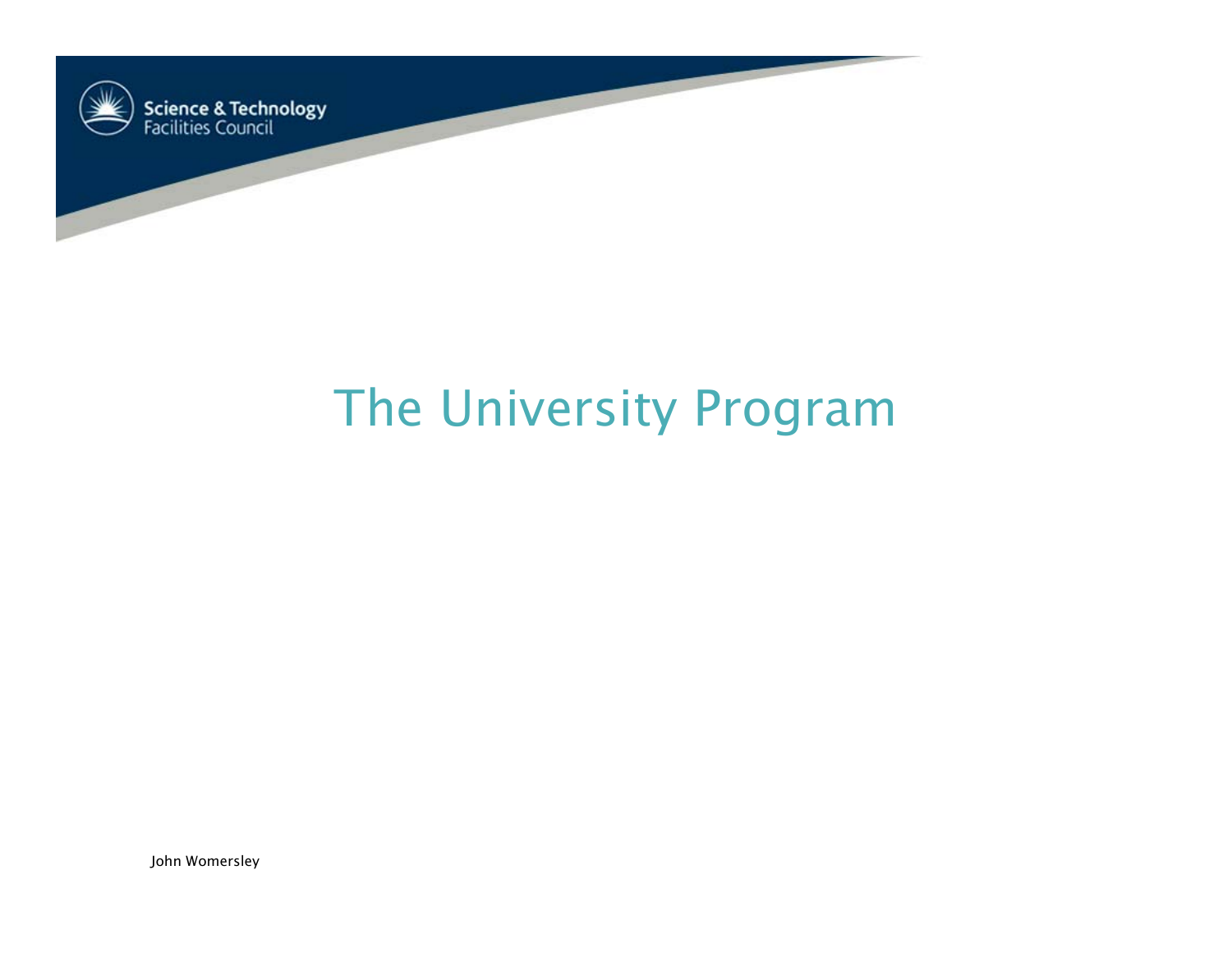

The Outstanding Junior Investigator (OJI) program continues to be very successful in launching the research careers of some of the most talented junior faculty. The OJI review process serves as the primary mechanism for evaluating new faculty for additions to existing grants. It also provides flexibility in funding young physicists not associated with a major research group. OJI grants are exceedingly competitive, with 68 applicants in the most recent cycle and only 6 awards granted.

The number of Outstanding Junior Investigator awards should be increased by devoting more funds to this program.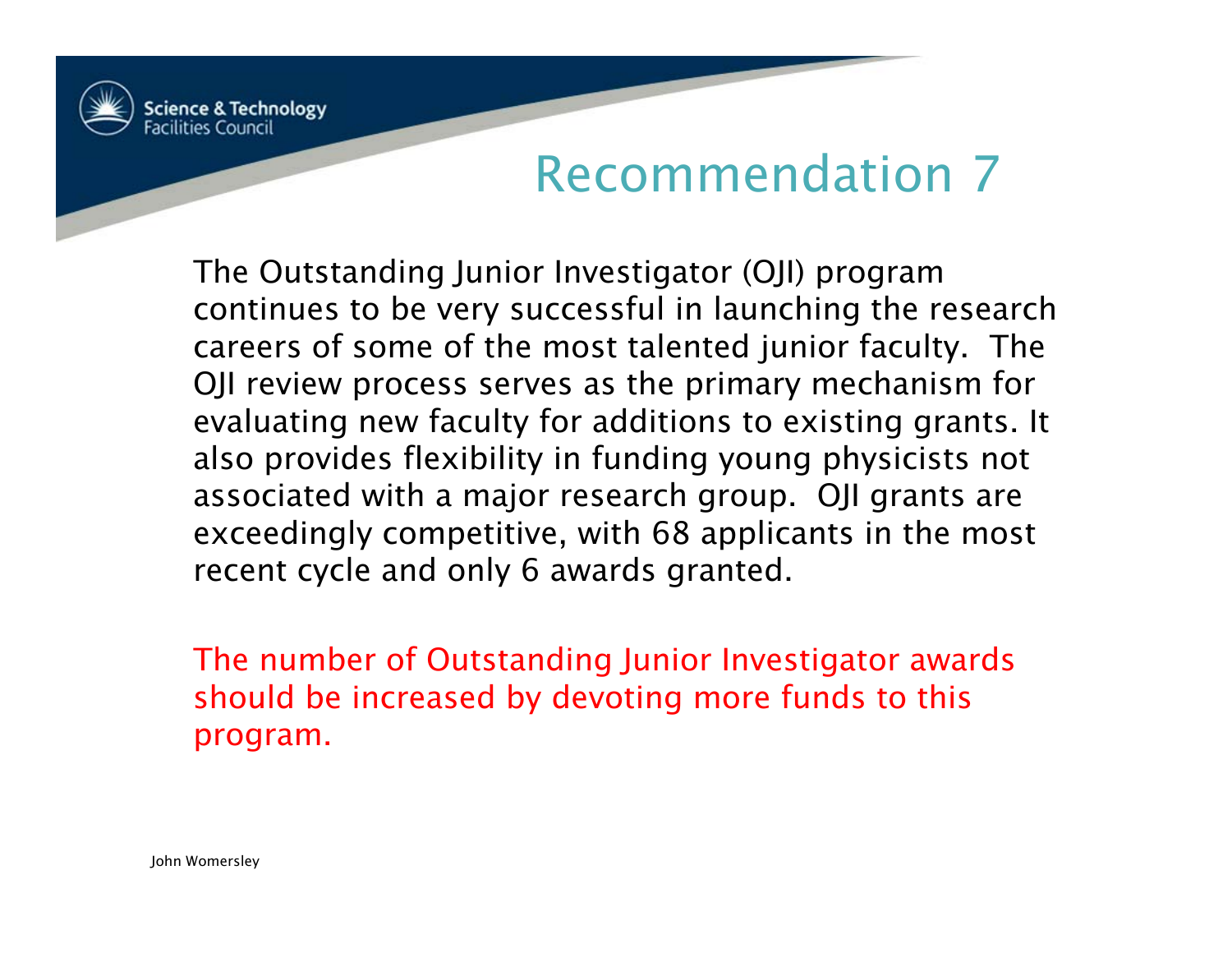

Following the recommendation of the last COV, the university program staff have implemented guidelines for page limits and proposal format. This is a positive development, and we propose further strengthening of the policy.

New and renewal proposals should be limited to a maximum of 10 pages per senior investigator. Proposals not meeting page-length limits or lacking required information should be returned for revision before being sent out for review.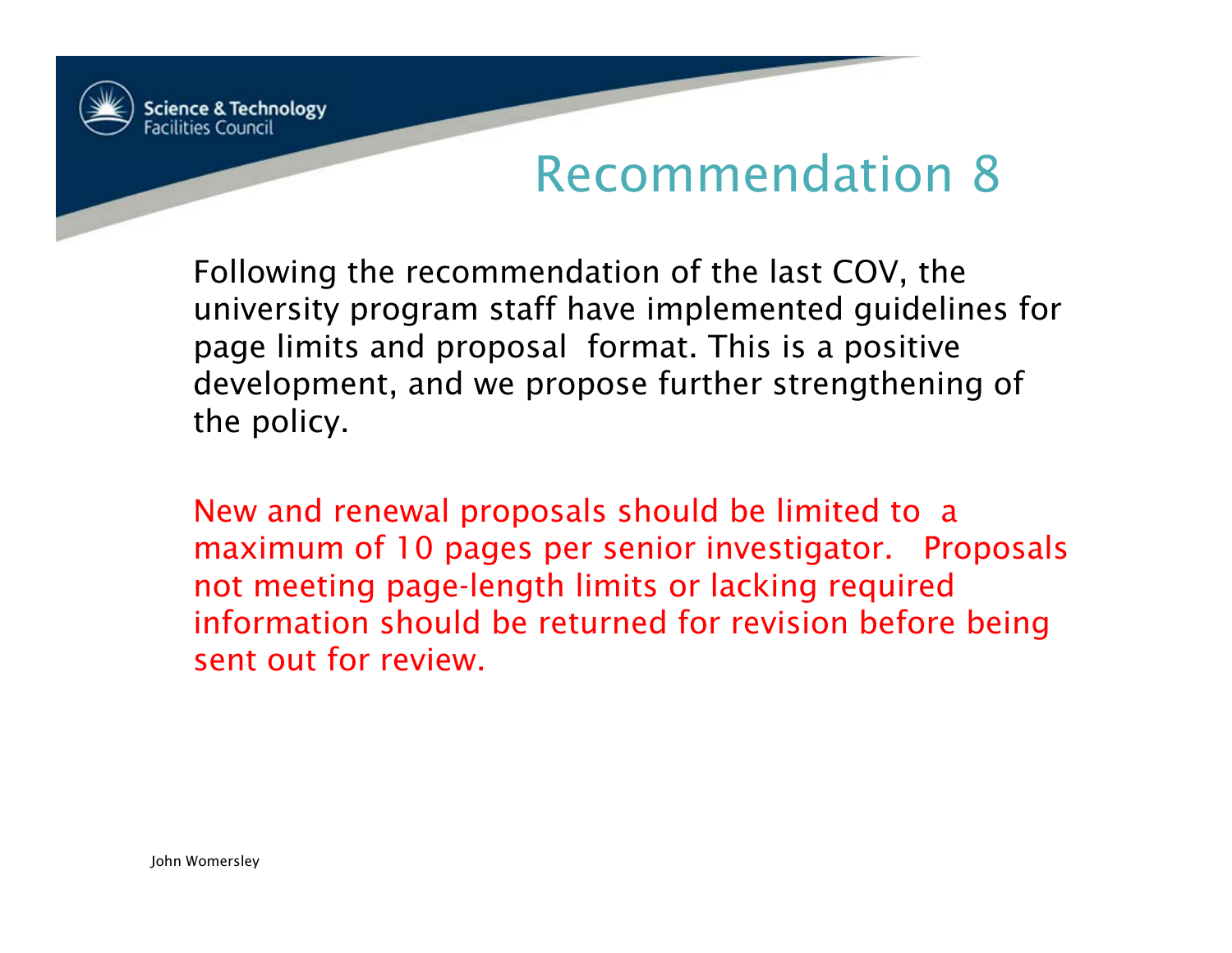

The use of visiting panels of consultants for renewals of large grants has been a valuable enhancement to the review process and a source of useful feedback for research groups. Organization of these reviews has imposed an additional burden on university program staff. This additional load could be partially compensated by eliminating routine annual site visits by program officers in continuation years.

Outside visiting consultants should continue to be used for 3-year renewals of large grants. The office should consider eliminating site visits in continuation years unless some unusual circumstance warrants such a visit.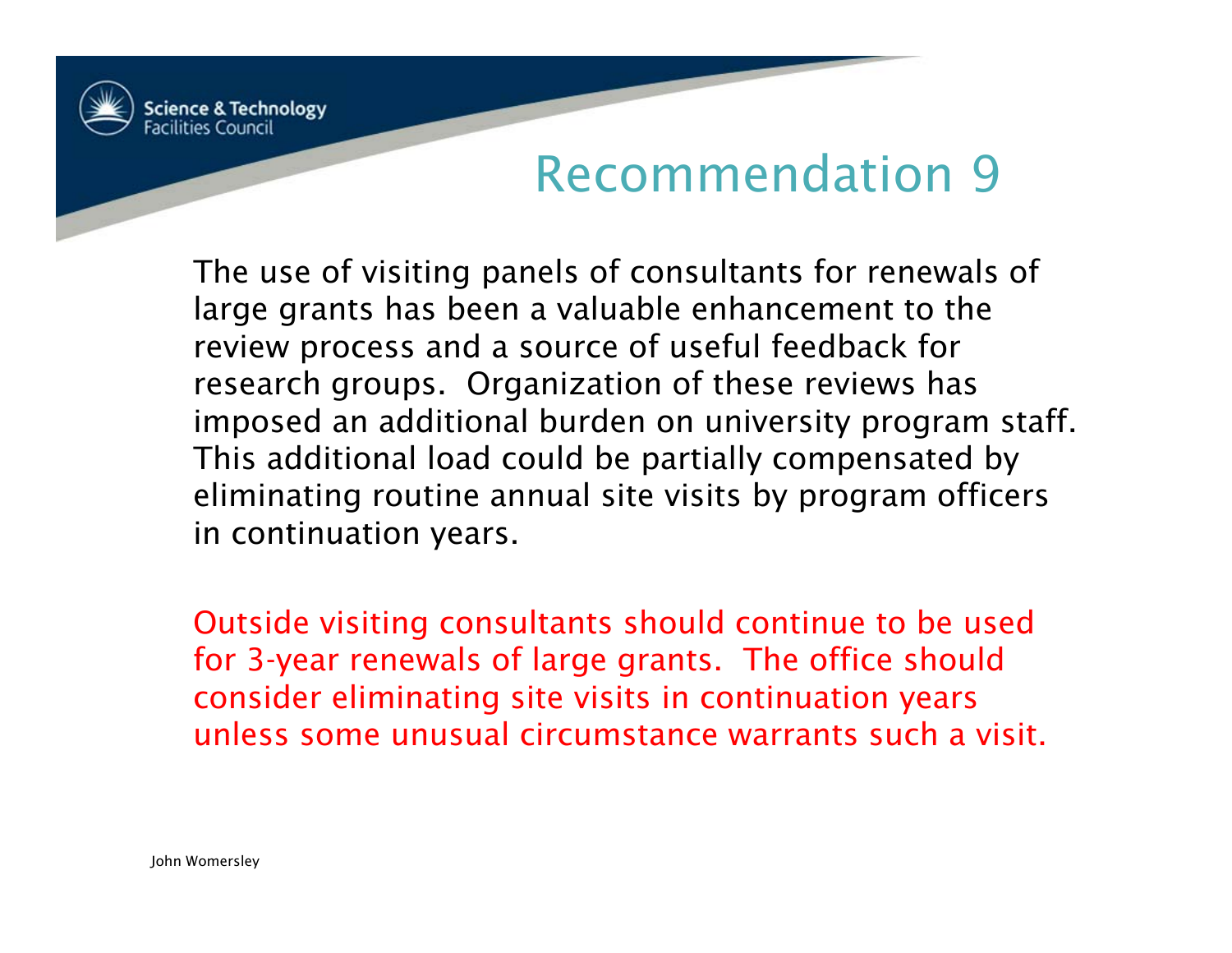

Proposal reviews vary widely in style, evaluation criteria employed and degree of specificity of recommendations. When theory and experimental groups are together in the same grant, there were concerns that the theory component is sometimes under-reviewed.

OHEP should consider providing a template to reviewers to provide guidance and greater uniformity of reviews. The office should ensure there are sufficient reviewers for the theory component of multi-task grants.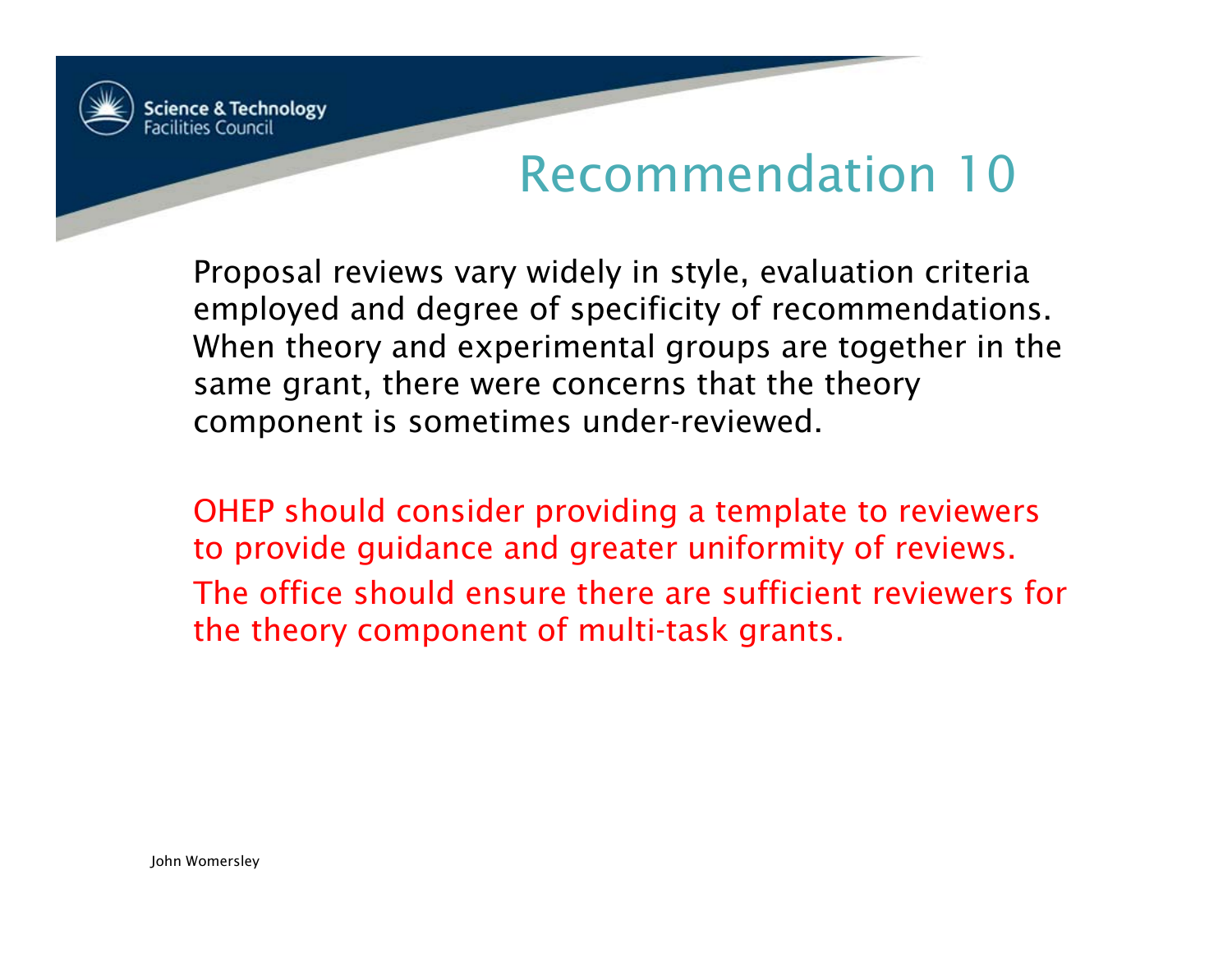

Reading through the grant jackets, we often found it difficult to locate important information in the documentation. It would be very helpful to have key information about each grant readily available.

Each proposal jacket should contain as the first page a brief summary sheet which shows a history of funding levels by task, current funding, and personnel supported by category. As the proposals are moved online, this summary sheet should also be online.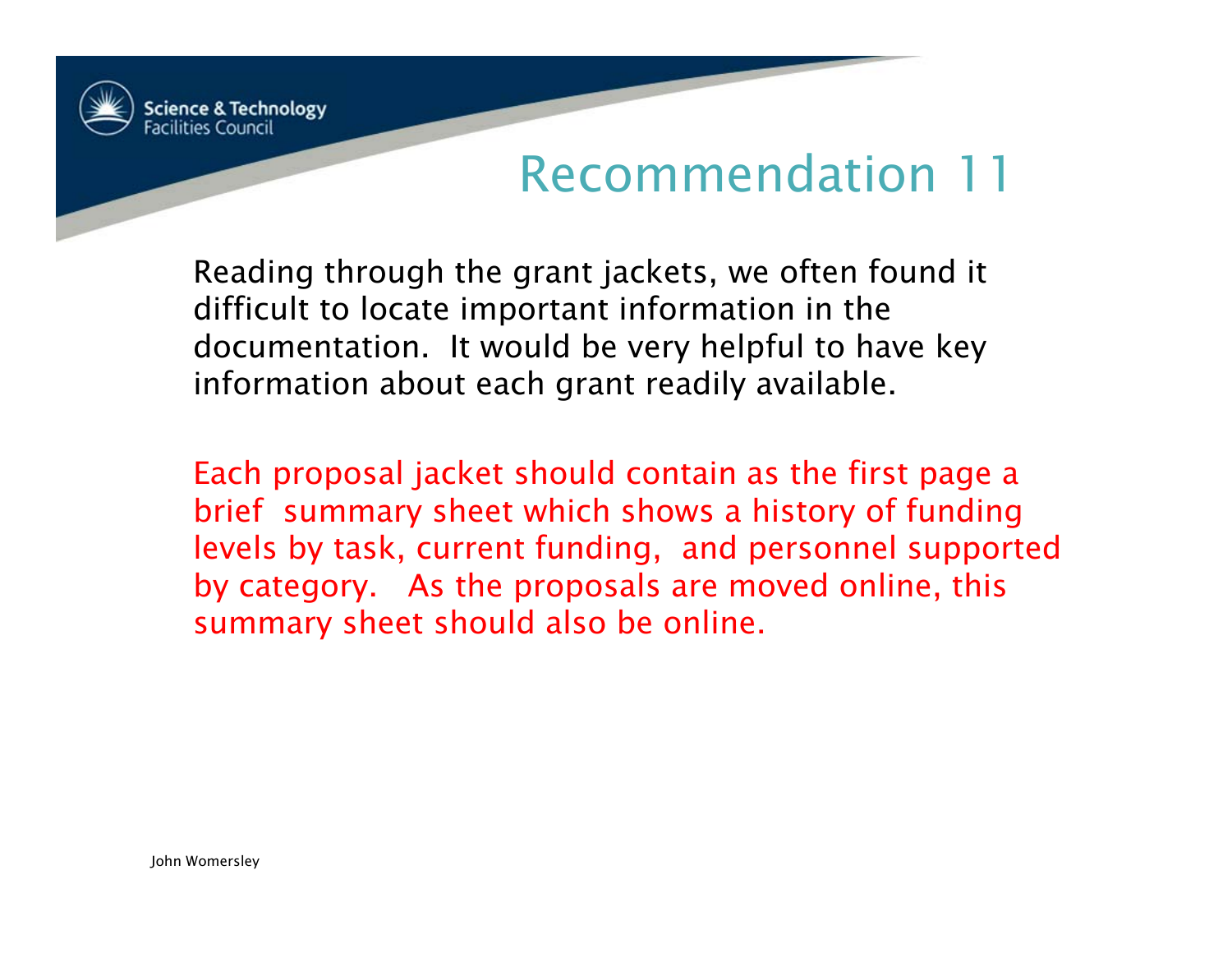

## The Laboratory Program

John Womersley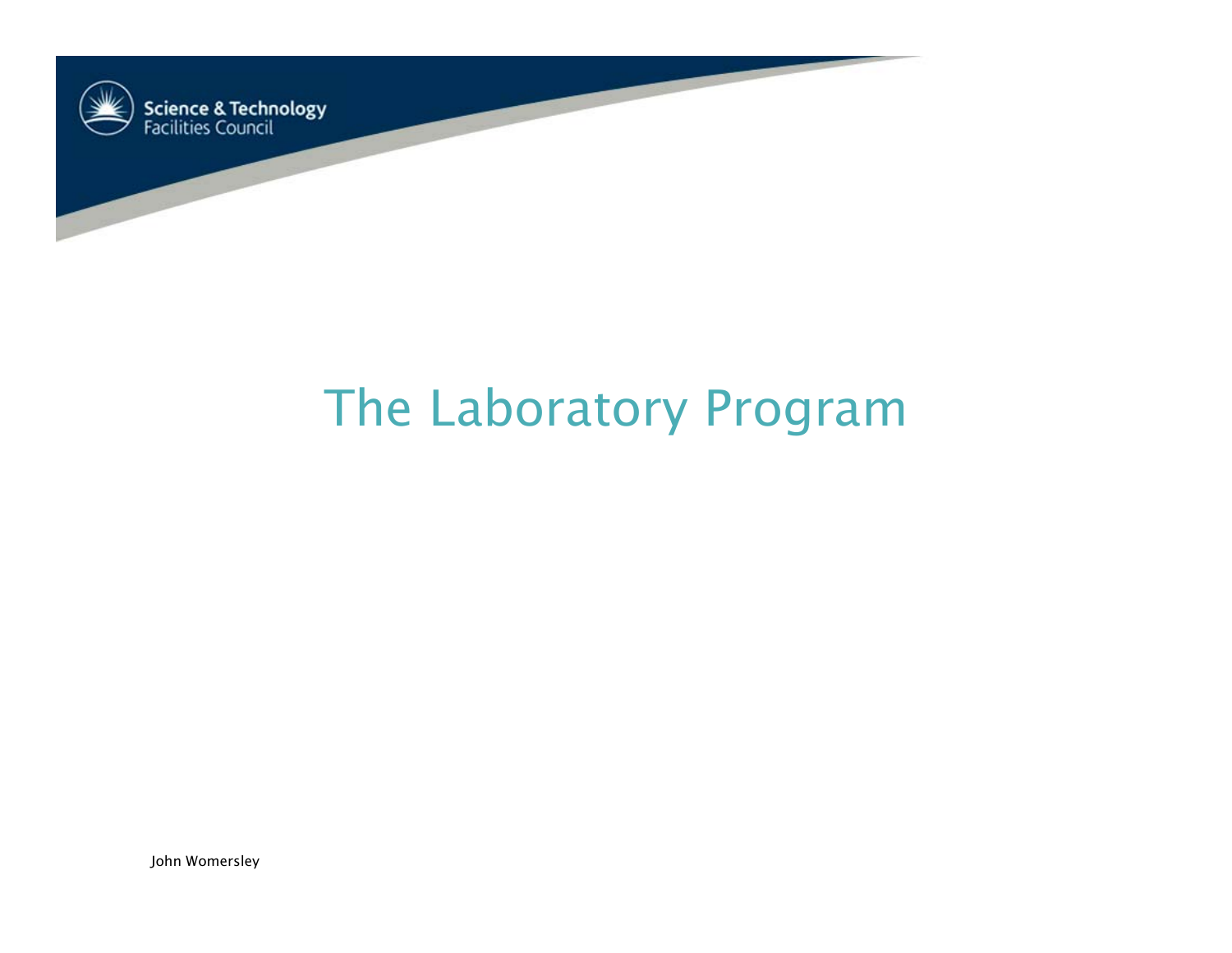

Overall, the OHEP should be congratulated on the success achieved thus far with the ILC program and for implementing the advice received from the community through HEPAP and P5.

However, there were concerns about the division of funds between accelerator R&D and detector R&D (where the US appears to lag behind Europe) and how it is determined.

The Office should establish a formal advisory mechanism to best optimize the split between ILC accelerator and ILC detector R&D funds.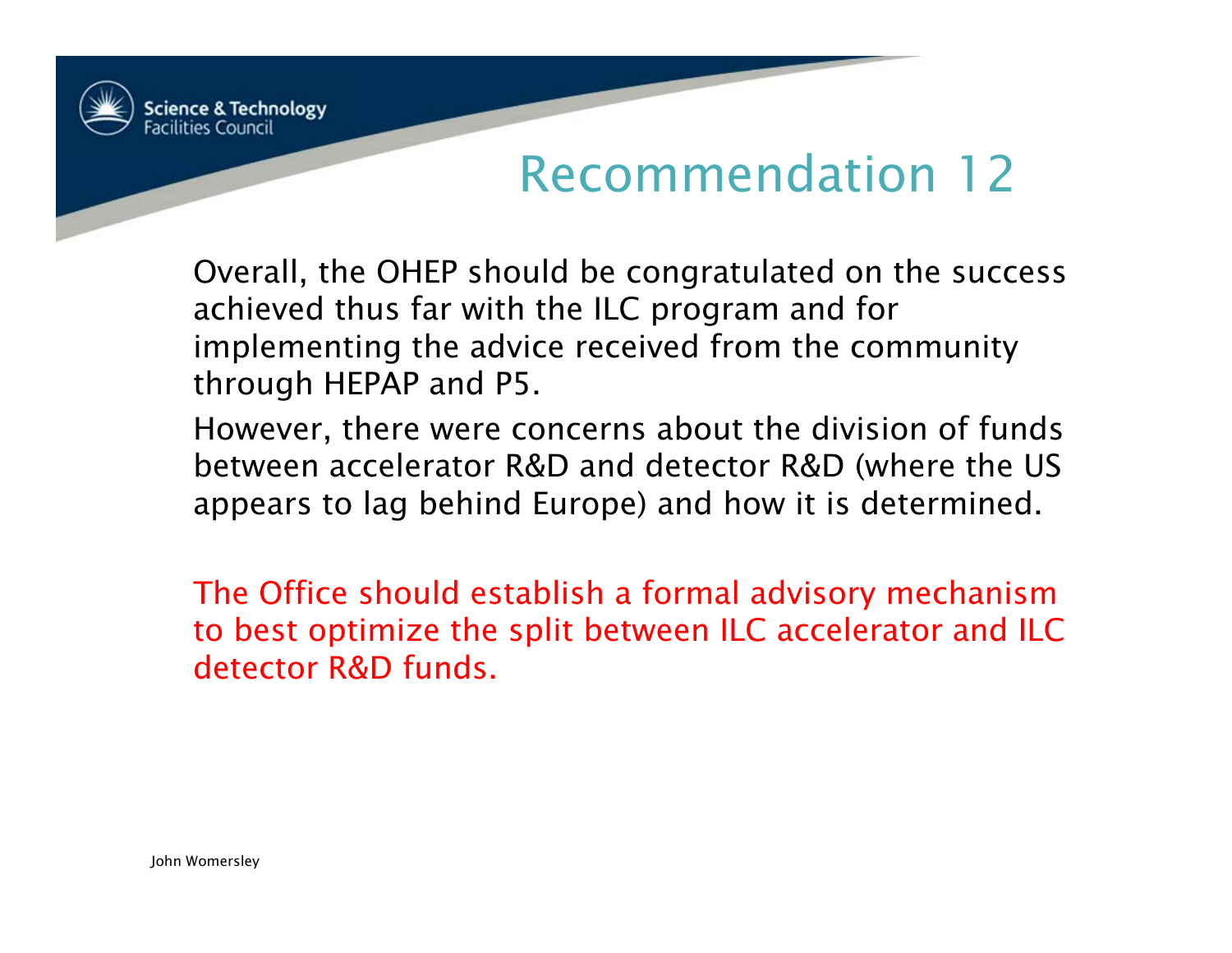

OHEP should work with the community and the laboratories to formulate a plan for stewardship of accelerator science in the US during the coming transition to a period without an energy frontier machine. This plan should recognize the centrality of maintaining and developing high energy accelerator science and technology in the US, and training the next generation. This goal can be accomplished through US-centered midand long-term research, through collaborative activities overseas and through participation in other Office of Science projects.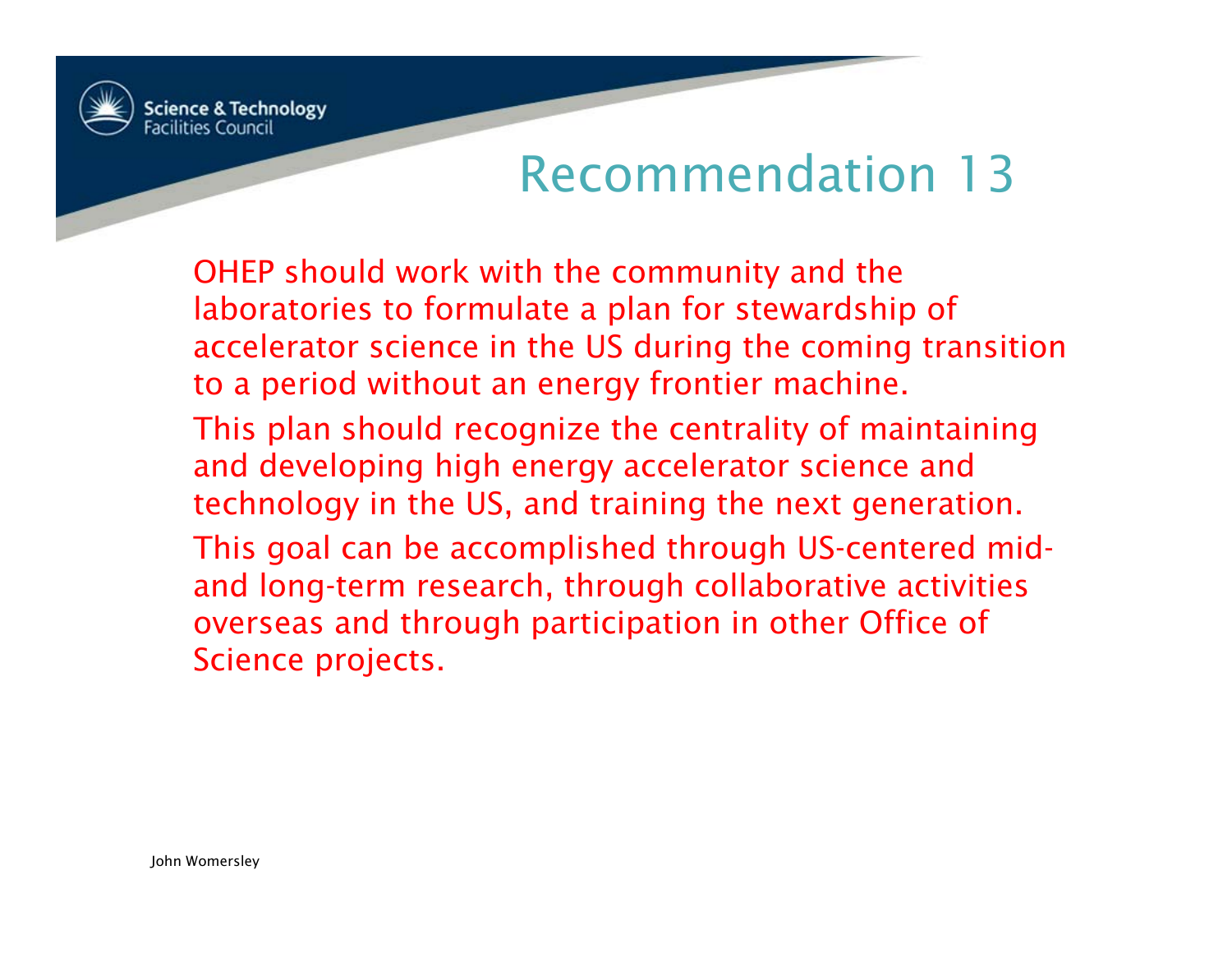

## Accelerator R&D program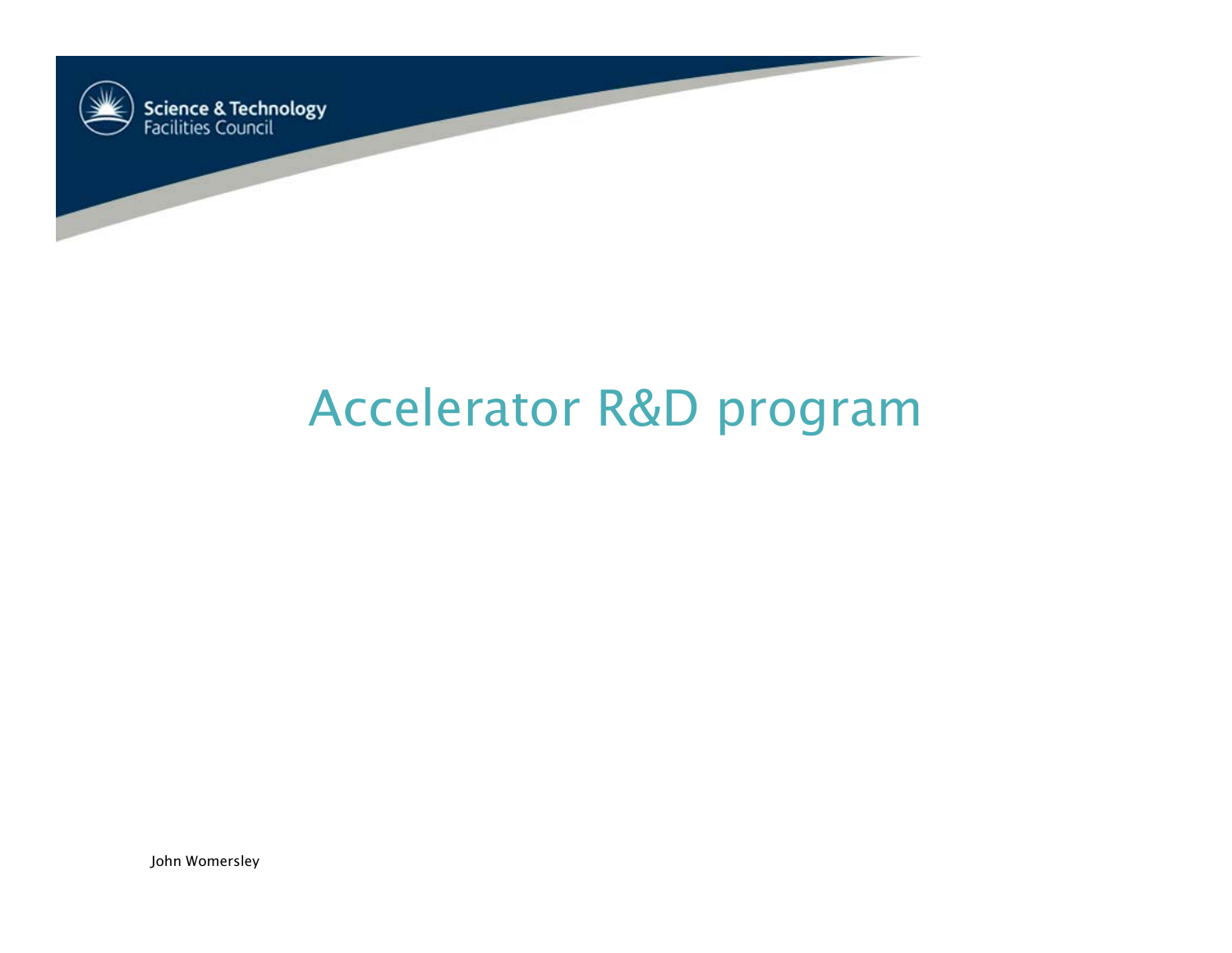

#### HEPAP subpanel

Recently, DOE OHEP and NSF created a HEPAP subpanel to review and advise on accelerator research in the US. This subpanel issued a number of recommendations, several of which have already been adopted: OHEP has added the stewardship of accelerator science in its mission statement and the planned budgets for advanced accelerator research follow their recommendations.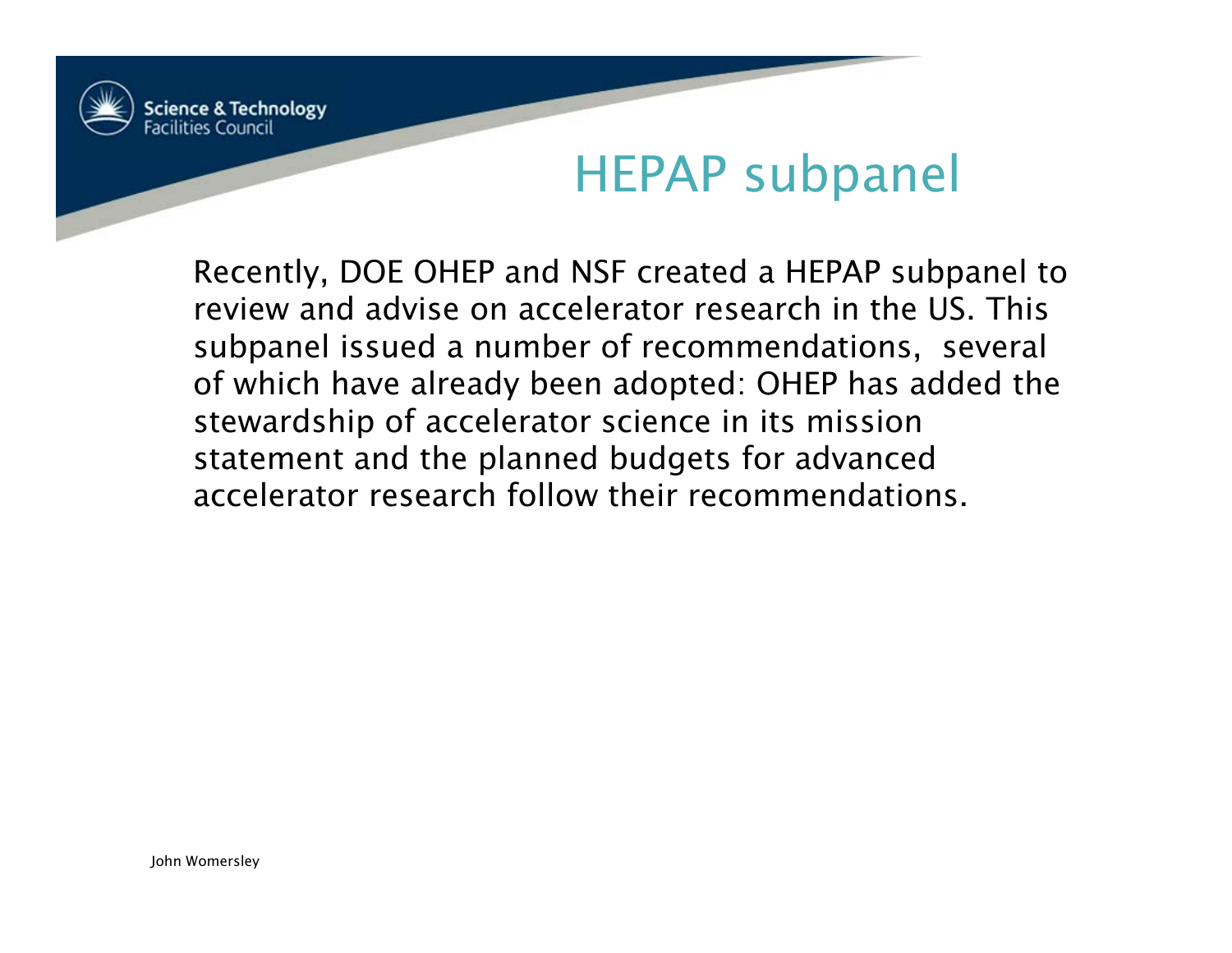

The oversight of mid-term accelerator research would be improved by anonymous peer-reviews modeled on those for the long-term R&D program.

The peer-review process in accelerator research should be expanded to cover mid-term accelerator research to provide comparative evaluation of the merit of different research efforts.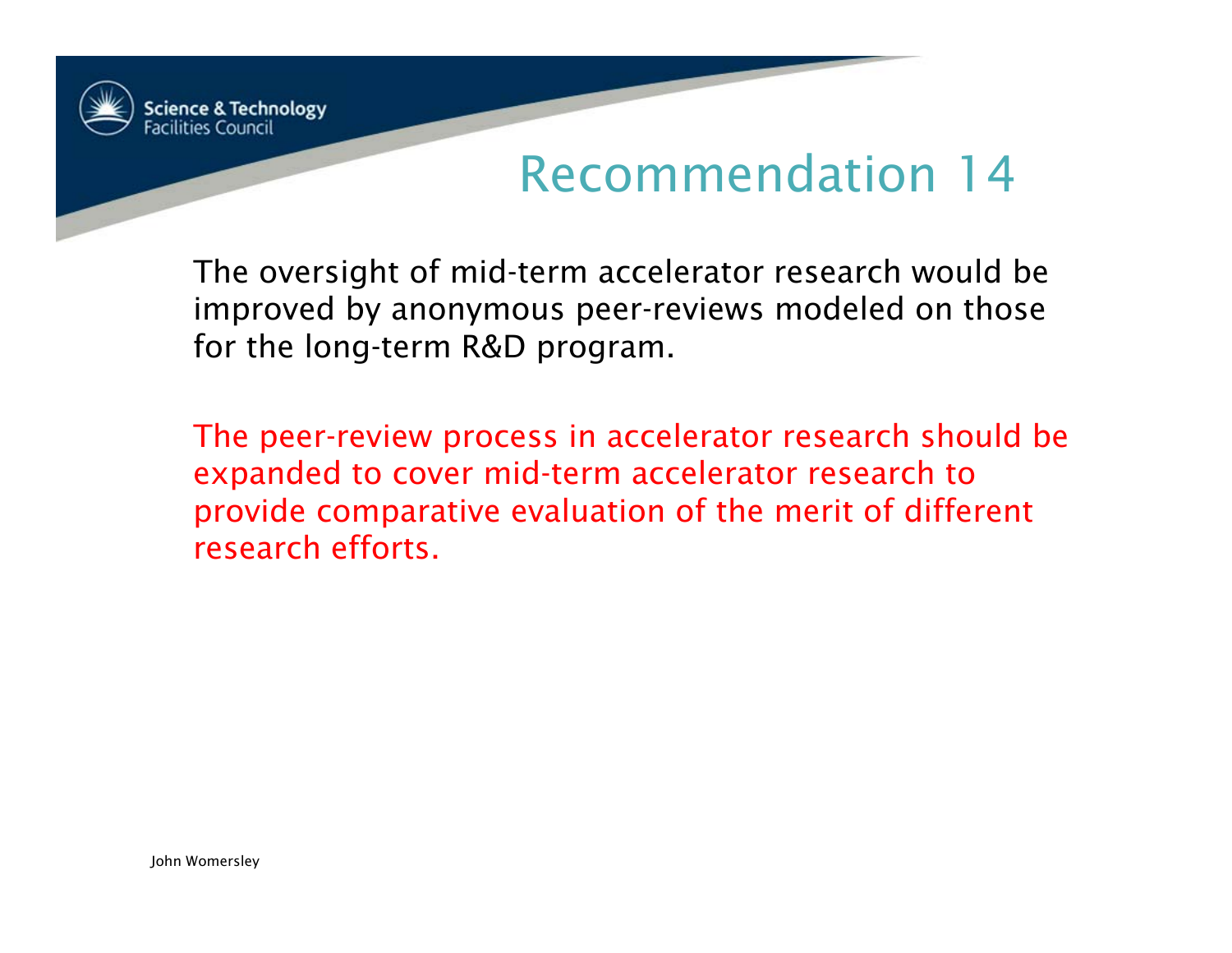

## Large Projects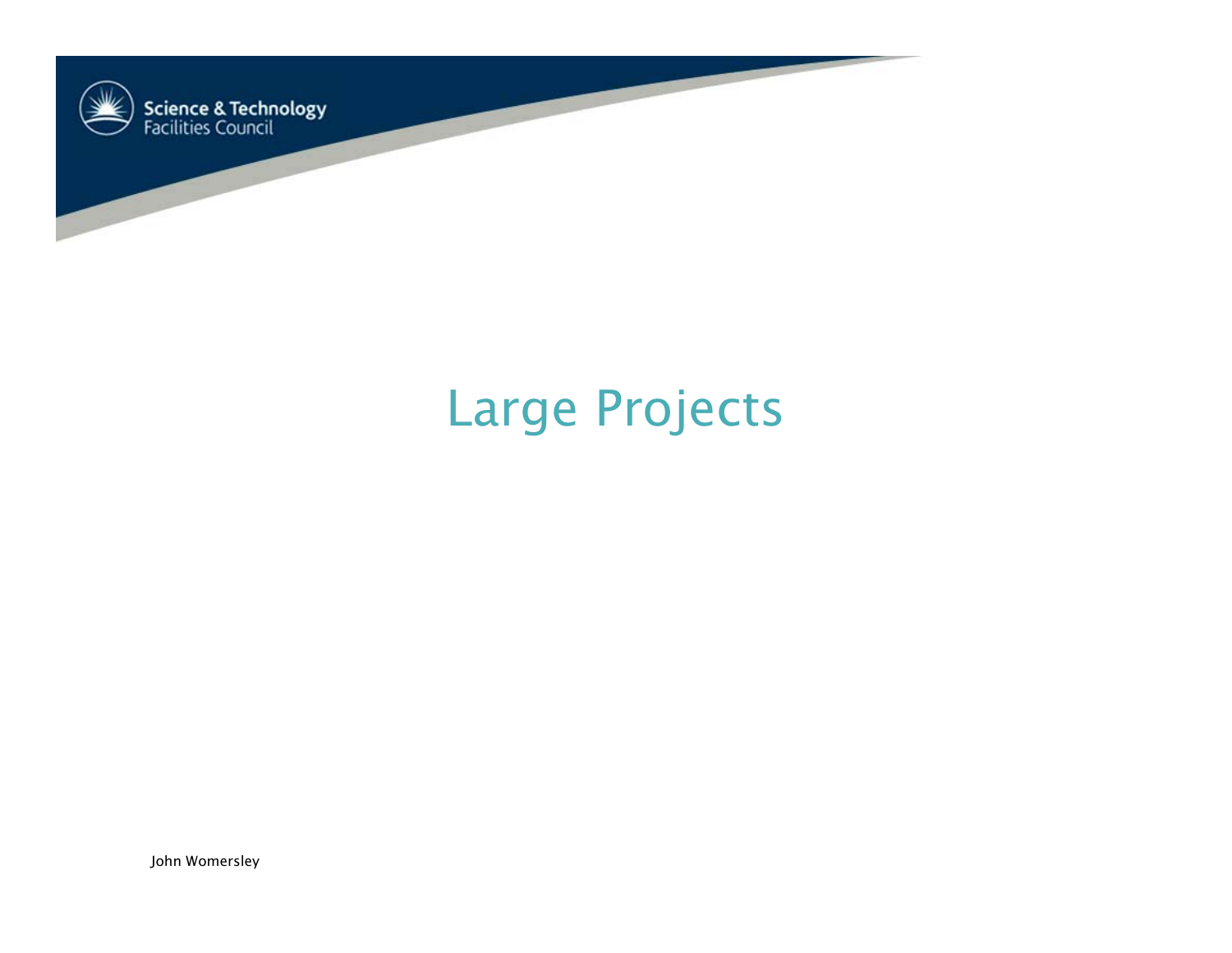

#### **Observations**

The OHEP relies heavily on the advice from advisory committees (HEPAP, P5, Scientific Assessment Groups – SAGs, etc) as well as from Laboratory mechanisms for proposals and review.

The interaction between the OHEP and these advisory bodies has led, in general, to support closely tied to the priorities established for the field.

However, there will be significant changes in the field in the next 2-3 years. The PEPII/BaBar effort at SLAC and the Tevatron program at Fermilab will be phased out. The LHC will turn on and there will be a significant investment in ILC R&D. Exciting new opportunities in neutrino physics, dark matter searches and dark energy studies are on the horizon in the same time period.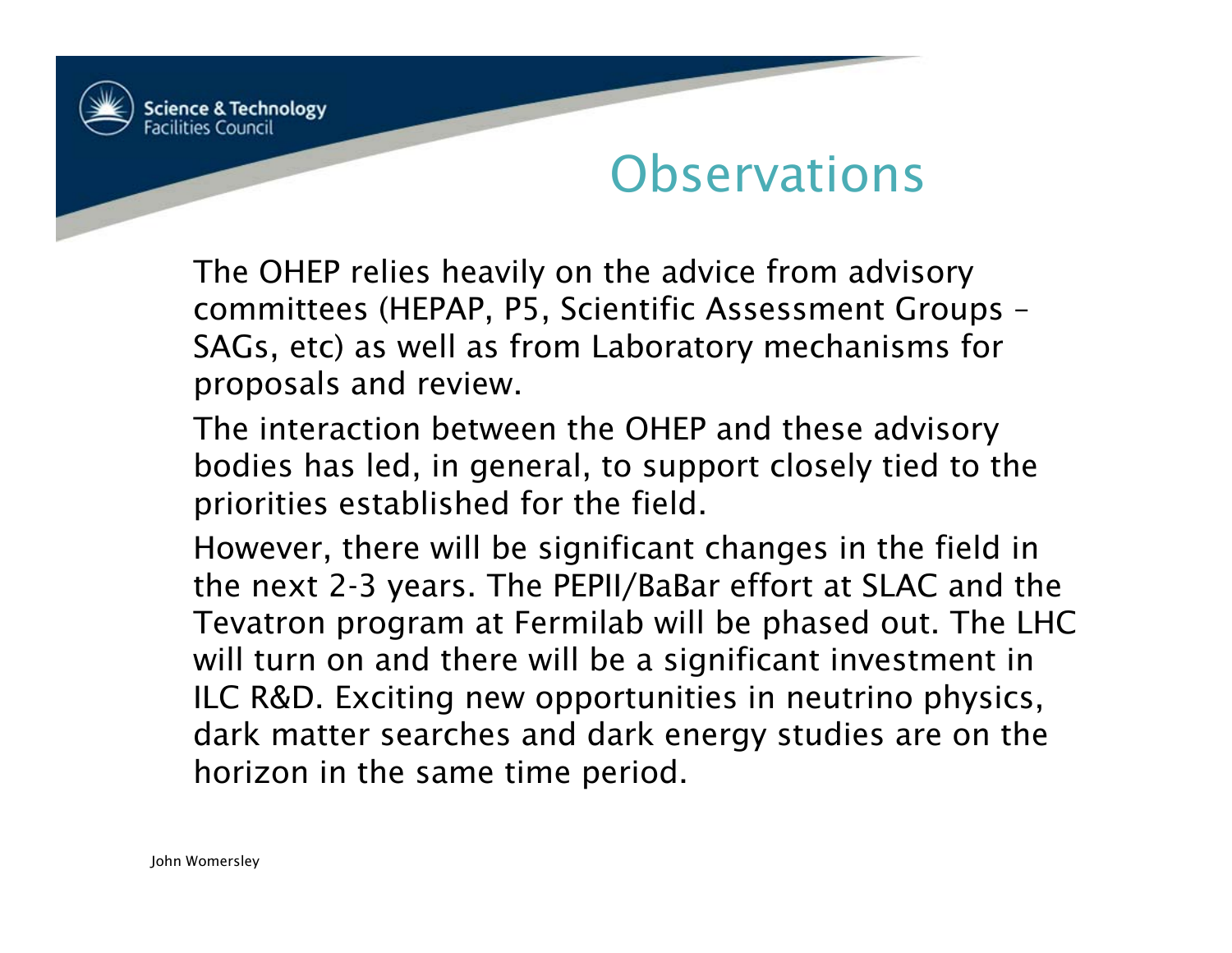

- The project initiation and management process in the OHEP should continue to be closely aligned with the HEPAP/P5 prioritization process for HEP and the strategic goals of the Office of Science.
- Interactions with the appropriate advisory bodies should increase in frequency.
- The detailed budget and schedule planning for major projects needs to be more proactive, particularly at this critical juncture for high energy physics.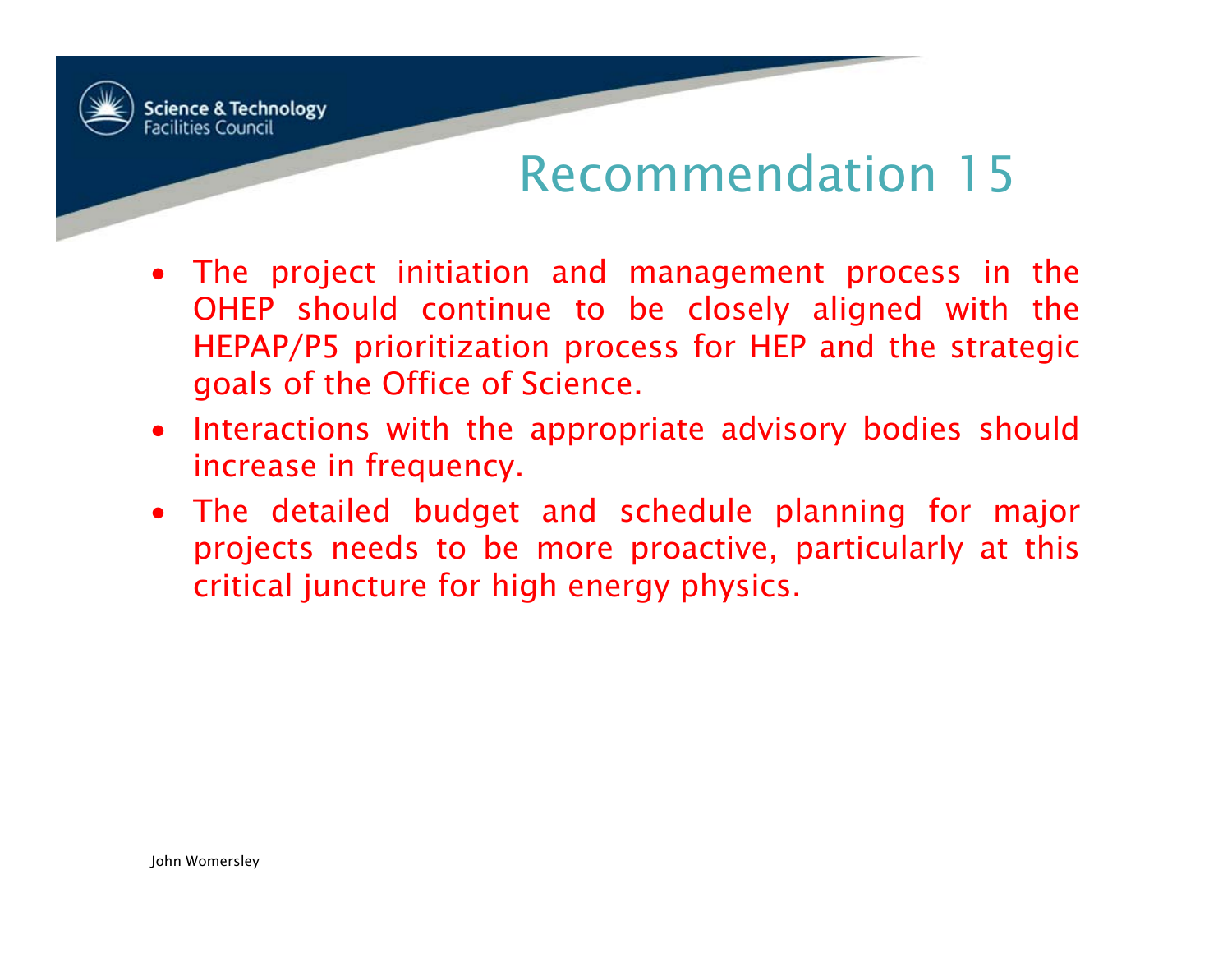

Recent successes (e.g.Numi/MINOS, CDMS, LHC accelerator, etc) show effective project management oversight within the OHEP, including tailoring the requirements of DOE 413.3 to smaller projects

However, some recent efforts terminated after a significant investment of resources and effort were made; the decision process in such cases is perceived to be less transparent than is desirable.

To the greatest extent possible, only those major projects for which the physics goals are well matched to the priorities in the field, and whose overall scope, cost estimate and funding requirements are consistent with each other should be advanced to construction status. In this regard, establishing a funding cap prior to establishing a realistic baseline should be avoided because it introduces risk that a project can not be completed within budget or that its scientific scope will not be delivered.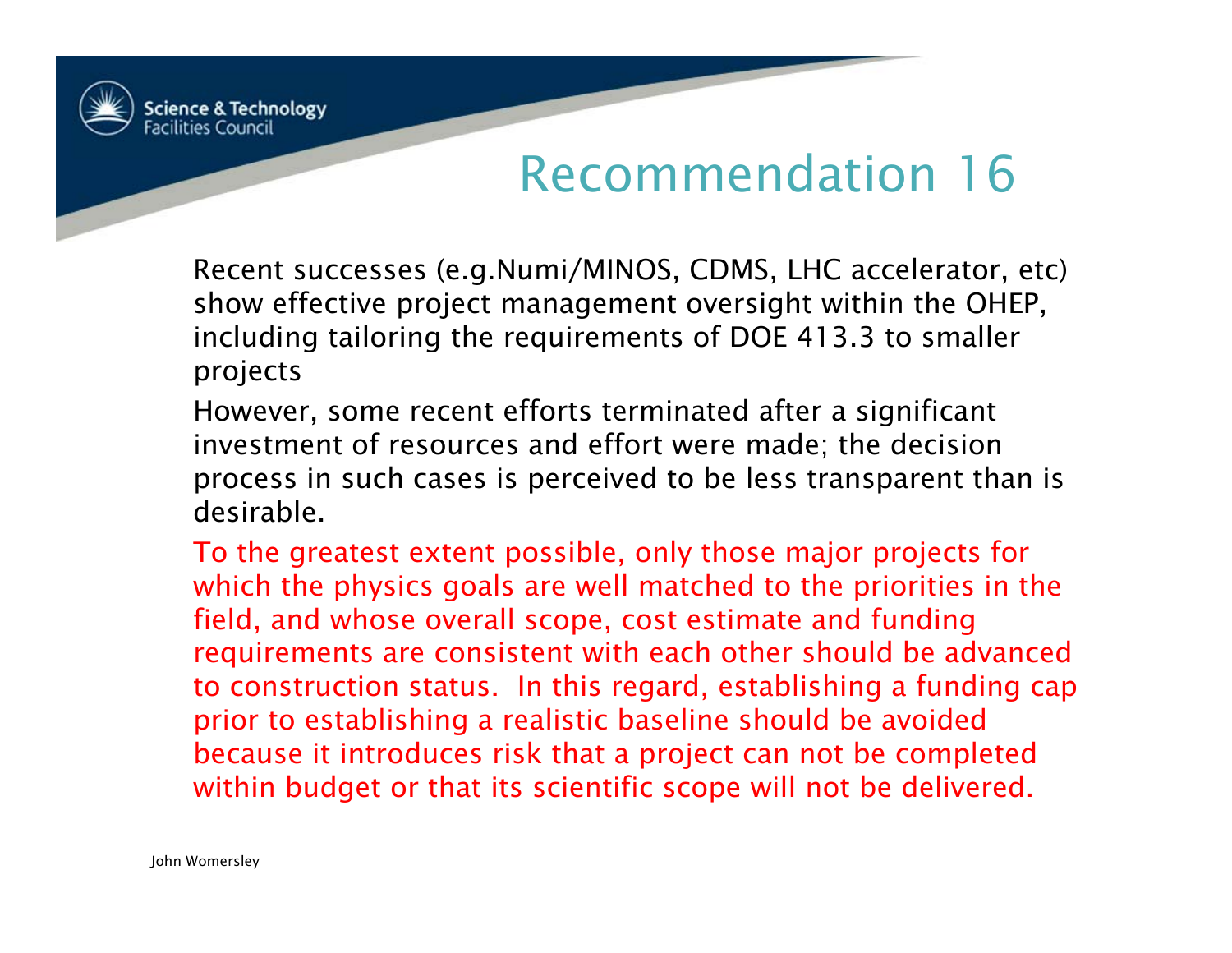

The program managers for individual, ongoing projects are working effectively with other US agencies and multinational funding bodies. It is recognized that future program success is now closely tied to making these multi-agency relationships effective.

The office should continue to pursue opportunities to support projects in collaboration with other agencies, both domestic and international. The Office should recruit an individual (or an IPA position) to be proactive in coordinating and facilitating these efforts, including international agreements, at a high level within the OHEP.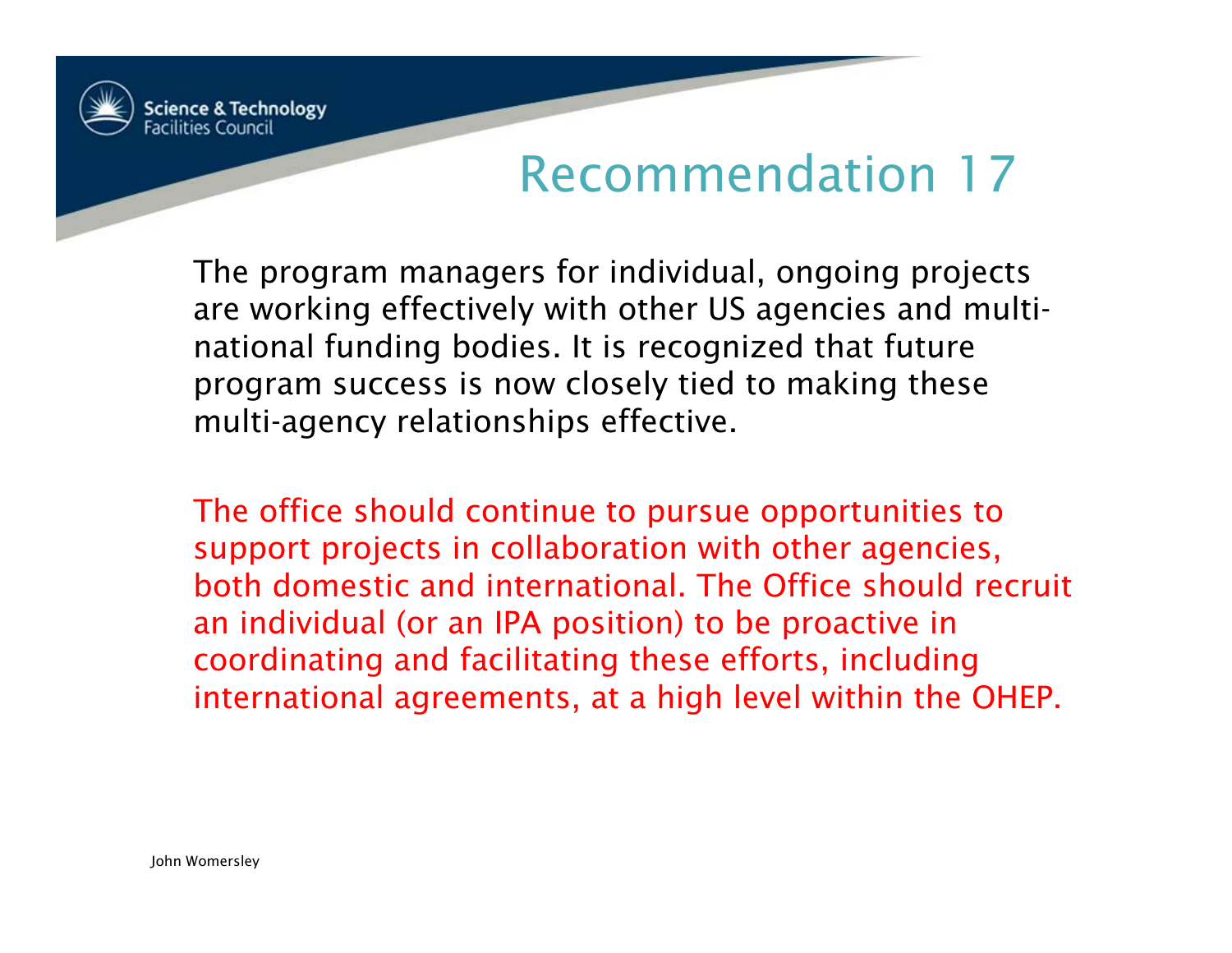

The OHEP works closely with the SC Office of Project Assessment (OPA - headed by Dan Lehman) to review major projects. This arrangement is effective and working well.

The program managers currently provide oversight for about seven major efforts. The same program managers also provide oversight for some Laboratory and research operations outside these projects. Additional projects are anticipated to require program management in the next 2- 3 years. Staffing levels in the OHEP need to increase to maintain the high quality oversight needed to initiate and oversee major projects.

The office should add staff to the Facilities Division to provide sufficient project management oversight for upcoming major projects.